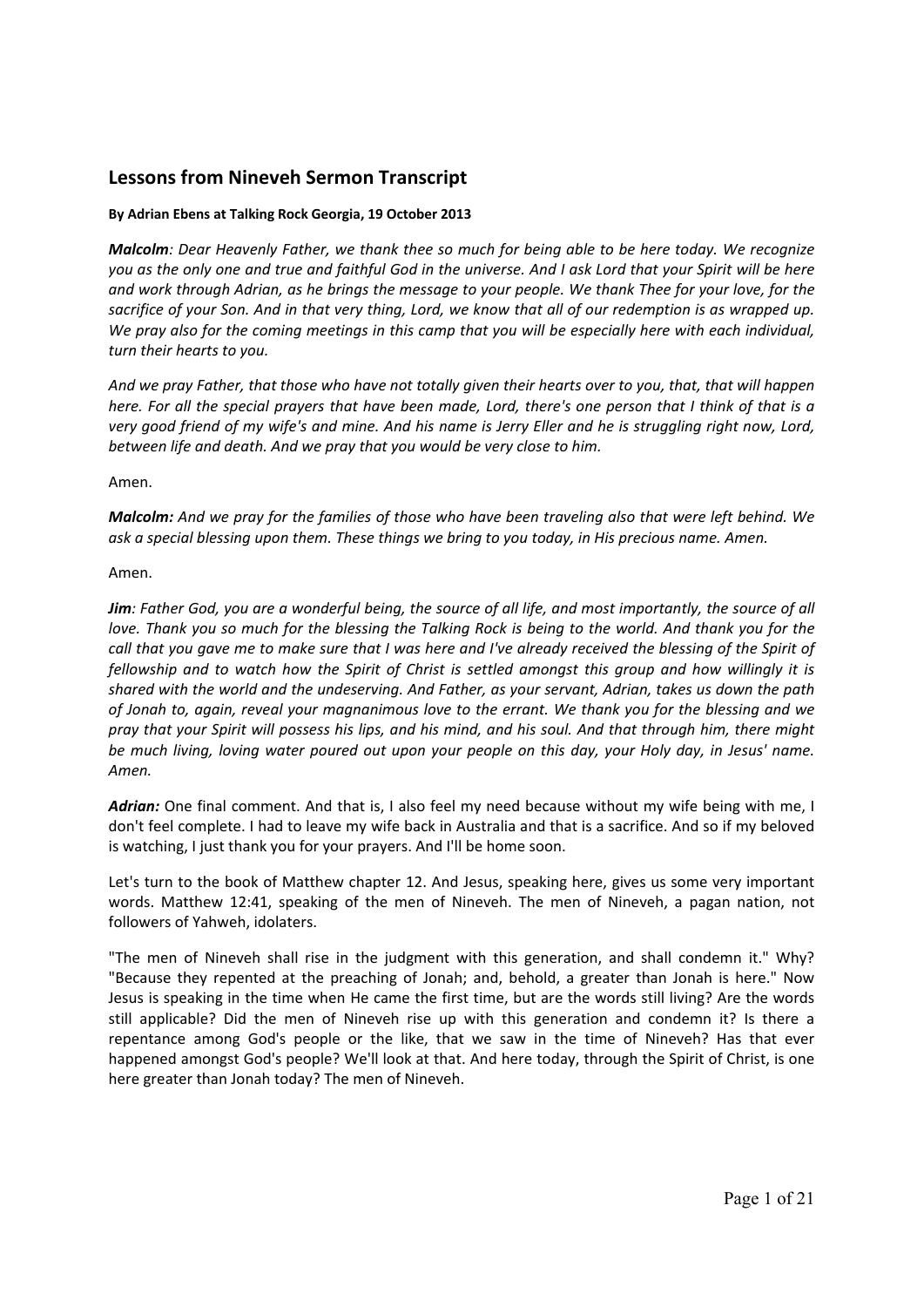When we speak about the spirit of Cain, as brother Gary was mentioning in the Sabbath School lesson, sin is transgression of the law. It is the outworking of a principle at war with the government of God. It is a spirit that takes what God says and pretends to do, but it turns it around and it makes it the opposite of what God asks. Like Saul, "I did what I was commanded to do. What is the sound of the bleating in my ears?" The spirit of resistance, the refusal, the desire to hang on to the one last piece to ensure that it is my will and not God's will. This spirit has been with the human race from the very beginning. "What have you done, Adam?" What did our forefather do, our first father? Did he get down on his knees? Did he weep? Did he take hold of the Son of the living God and say, "I've sinned, Father, forgive me." No, "The woman whom you gave to me, she gave to me, and I did eat." It's not my fault. Don't blame me. And there was set in the cornerstone of the first Adam of human experience, the resistance of what really is going on and what really needed to take place. And unfortunately, when it's not the Word, just that's the way it is. That you and I, every one of us have that cornerstone built‐in, it's in the system. It's not my fault. I didn't do it. Don't blame me. It's as natural as breathing.

We looked at the story. I've got it here as well. The appeal of Abel, when Abel is appealing to his brother, "Cain, you know what the Lord has said, this is not the way." Cain, inheriting from his own father. He doesn't fall on his knees and say, Abel, you're right, I've sinned, let's go to the Lord together. Pray with me, help me in prayer." Wouldn't it be wonderful to read that in the book of Genesis? It's not there. He rose up against his brother and he slew him. He, to silence the voice that is calling and the voice that was in the voice of Abel, is the voice of Christ and is the voice of our heavenly Father, "Cain, repent, turn from your wicked ways."

We come to the preaching of Noah. Preached a long time. How many were saved? His own household. And out of them that came out of the ark, there's some pretty dubious characters that came off the ark. They rejected the call to repentance. "God is going to destroy the world by water, repent of your sins, turn from your wicked ways and turn and plead to God for mercy, through the promised Messiah, the blood of the slain lamb." And as I mentioned recently, in an article, if you get a chance to read it, The Divine Pattern of the Cross, our Messiah was slain from the foundation of the world, that spirit, that spirit of Adam that says, "Not your will, but my will." That spirit, in order for Adam to continue to breathe, Christ had to catch that spirit and He had to hold it within Himself. In order for man to continue to live, He had to hold the spirit of the transgression of desolation, the continual resistance of the Heavenly Father. He had to hold it from the foundation of the world.

And in the slaying of the Lamb, the slaying of the Lamb was not simply pointing forward to an event far off in the future. It was pointing to a present reality that was existing in heaven. And that was Christ, slain from the foundation of the world. He is a man of sorrows and acquainted with grief, not He was a man of sorrows. He is, in the days of Adam. He is a man of sorrows and acquainted with grief. He was bruised for our iniquities. Today, He is a man of sorrows. We'll talk more about this later in the week. The cross is here. It is not 2,000 years ago. That was a manifestation of the continual resistance of man towards God. Certainly that event manifested then, but it continues today. The heart of man, I will not repent. Or what do I need to repent of? What? I've confessed everything. I've done everything. What is there?

The preaching of Moses, God brings the children of Israel out. They see great wonders. They see the sea open. And as soon they see all of the Egyptians washing up onto the shore of the Red Sea, and they know that finally their oppressors are dead. They are set free. Within a few days, what do we hear out of the mouths of God's people? Praise? Murmuring and complaining, resistance. And I'd like to say at this point, brethren, lest we forget. I know as a younger man reading these stories, the statement that would often come into my mind was, "How could these people be so bad? I thank you, God. I'm not like those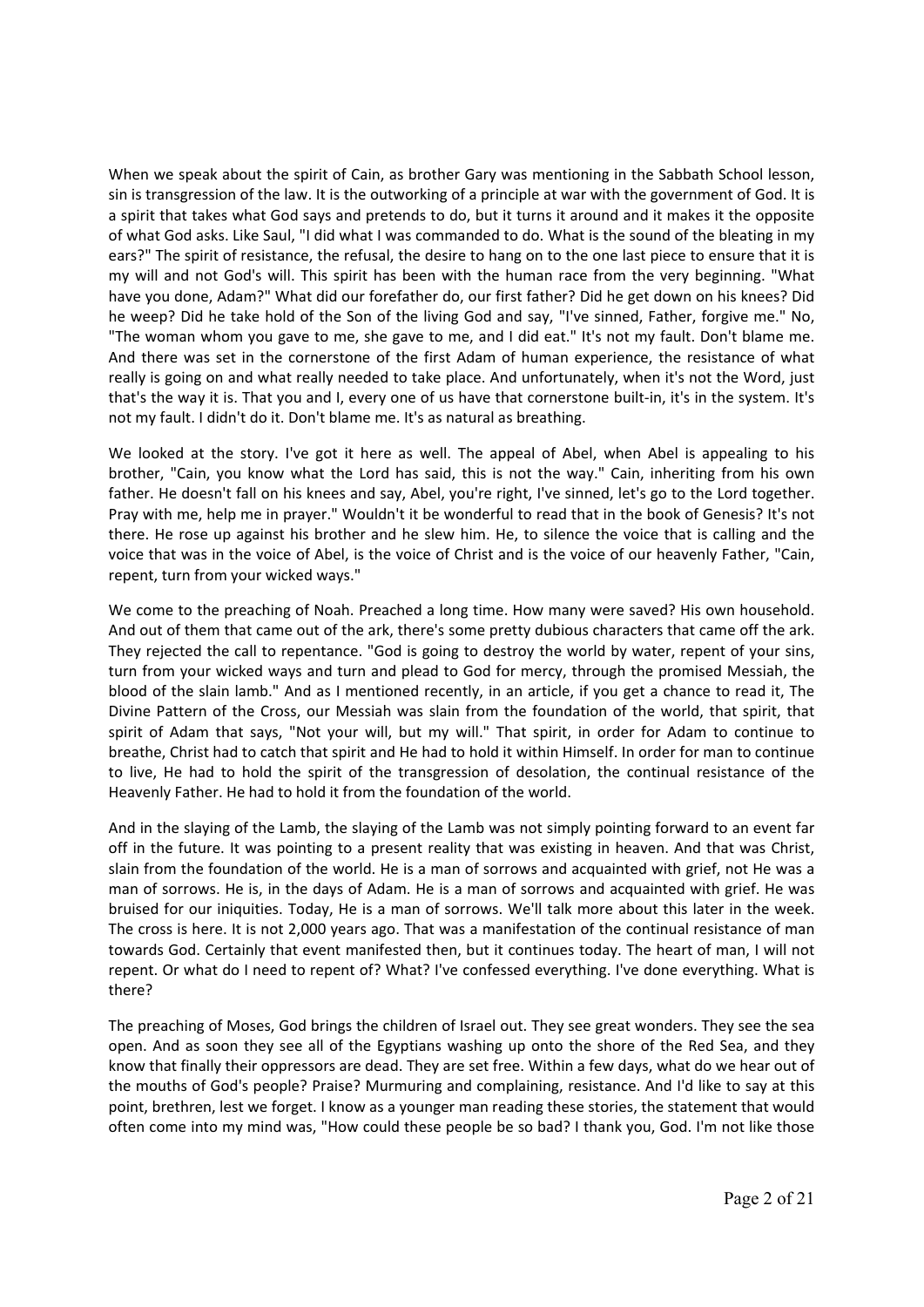Israelites." Look in the mirror. And by God's grace, He's showing me that after all that He has done in my life, I still, when I'm put into a straight place for a short period of time, the words begin to tumble out of my mouth, words that I regret. But I'm reminded that I'm a son of the first Adam, that's my natural birth right, but by faith, I'm a son of the second Adam.

And he, the faith of Christ, it was the faith of Christ that said to me, "Adrian, do your duty, get up, walk." I couldn't do it. He did it. He stood up in me and my body was moving. The preaching of Elijah. Ahab in illicit union with Jezebel, the symbol of Rome, the church joined to Rome, engaged in full scale apostasy against Jehovah, the God of Heaven. And Elijah comes and says, "How long hold you between two opinions? If the Lord be God, then serve Him. But if Baal be God, then serve him." And what do we see? Do we see a prayer meeting on Mount Carmel? Do we see Israel falling down before Elijah and before the God of Heaven and saying, "We have sinned."? "They answered him not a word." That is intense resistance, passive resistance. "They answered him not a word."

And when John the Baptist came, what do we find? John came, preaching the gospel of the kingdom, saying, "Repent for the Kingdom of God is at hand." Jesus came after John the Baptist, saying the same thing, "Repent." The message has always been repentance. That's the message. And yet, what do we find amongst God's people? God's people? "Away with this man, give us Barabbas." Bar abbas, son of the father, give us the false one. Or we believe him to be the real one. He's not asking us to repent. He's putting a sword in our hand and he's going to rescue us from the Romans. We're going to throw off their yolk and we're going to do it by the works of our hands.

No repentance. That's why Jesus, in Matthew, chapter 12, is saying that Nineveh will rise up with this generation and will condemn it because their whole community repented. As individuals, they all together felt the same thing. They were impressed with the same thing. And so, the entire community of the Ninevites fell down before God and asked him to forgive them. And that's why Nineveh will rise up against Israel of old. Is Nineveh rising up with new Israel?

We see during the period of the seven trumpets, from the time of Christ, down through to the time of the end, we see in Revelation, what does it say? "God, in his efforts," sometimes in his efforts to reach man, He allows pain and suffering to come to people in order that they might awake something. But it says after all these trumpets at the end of chapter nine, "And the rest of the men which were not killed by these plagues yet," what? "Repented not of the works of their hands, that they should not worship devils, and idols of gold, and silver, and brass, and stone, and of wood: which neither see, nor hear, nor walk: neither repented they of their murders, nor their sorceries, nor their fornication, nor their thefts." They wouldn't repent. They worshiped the three in one God. And they wouldn't repent.

What do we come, when we come to the Millerite movement? Inspiration tells us that Christ was crucified in the third Angel's message. The Protestant churches fell because they refused to repent and they refused to believe in the nearness of the coming of Christ. Derided, and we see this spirit of derision in what happened to the Millerites, when they had misunderstood the event that would occur on October 22nd, 1844. They misunderstood the event and we see the world deriding them and mocking them. And then all the... Out of 50,000 people that believed, 50 left, approximately. Doesn't that make you shudder? Makes me shudder.

And we see all through history, we see this refusal to repent. There's individual repentance. As Christians, we understand the principle of repentance. And we look at that in Revelation. There's a deeper facet to this repentance. And at this point, I really would like to mention to you, this book called, The Knocking at the Door by Robert Wieland. We have some copies up the back there. I'm happy to go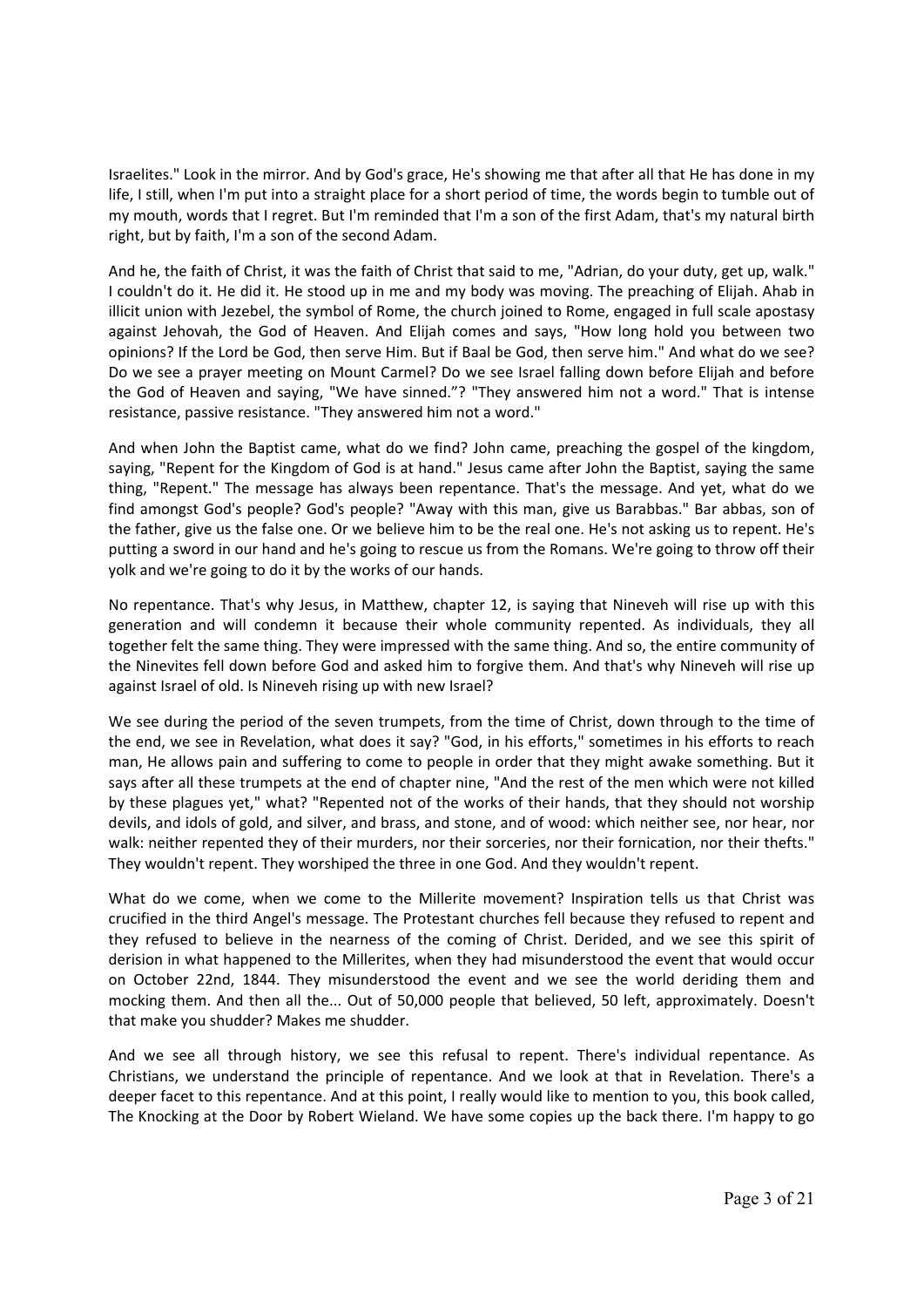on record to say that this is a message sent from God to God's people. This message is powerful, and I believe it's present truth. And so, I'd encourage you to get hold of this and to prayerfully read it.

It says in Revelation, chapter 3, and we know in the seven churches, that the seven churches refer to the complete history of the Christian Church. And that the seventh church is the last church, period. And it says, verse 15, "I know thy works, that thou art neither cold nor hot. I would, thou wert cold or hot. So then because thou art lukewarm, and neither cold nor hot, I will spue thee out of my mouth. Because thou sayest, 'I am rich, and increased with goods, and have need of nothing; and knowest not that thou are wretched, and miserable, and poor, and blind, and naked.' I counsel thee to buy of me gold tried in the fire, that thou mayest be rich; and white raiment, that thou mayest be clothed, and that the shame of thy nakedness do not appear; and anoint thine eyes with eye salve, that thou mayest see."

And we come to this point, and this is the point where I would insert the question, "Lord, what shall we do?" You want an answer to that question? It's in the next verse. "As many as I love, I rebuke and chasten: be zealous therefore, and repent." The theme has not changed. Through 6,000 years of history, the theme has not changed. There is one theme, and that is repentance. Every year within the Jewish system, the theme of Tabernacles, which represents the second coming of Christ is preceded immediately by the Day of Atonement, which is the rendering of the heart. That's all, when the heart is rent and not the garments, then Christ can come.

It doesn't matter how bad the government gets. It doesn't matter how much surveillance is going to be put around your house. It doesn't matter how much pestilence and disease and whatever, we can work ourselves up into a frenzy that we're all going down the pothole, none of that is going to bring the end. Earthquakes, famines, fires, destruction, peril. None of this will bring about the end. Only one thing will bring about the end. "Be zealous therefore and repent." But Lord, I've repented of my sins, haven't I? What do I need to repent of?

Desire of Ages, I want you to think about this statement, Desire of Ages, page 745. I hope that... I don't know about you, but many times when I read statements in inspiration, the first time I read them, it just bounces. The implication isn't there for me. It's not grabbing me, but this one. I've read Desire of Ages a few times. And it's only recently that this statement jumped out at me. "That prayer of Christ for his enemies embraced the world. It took in every sinner that had lived or should live from the beginning of the world to the end of time. Upon all, rests the guilt of crucifying the Son of God." Now we understand that, but have you really thought about...? And let me word it this way, in the book of record in heaven, against your name, do you see written there, "Murderer of the Son of God?" When I thought about it like that, I start to get uncomfortable and it's like, "It's written against my name."

It says in Fire Bible commentary, 1,085, "Heaven records the sins that we would have committed, had we been given the opportunity." Just think about that for a moment. "Heaven records," heaven doesn't just say, "Yeah, well, they would have done it, too." Heaven records... Writes down against your name, the sins that you and I would have committed, had we had the opportunity to do it. You look it up. I found that in this little book by Robert Wieland, Corporate Repentance, I thank the Lord for his ministry. "Heaven records the sins that we would have committed, had we been given the opportunity."

And if you and I were present in Minneapolis in 1888, what are the odds? There's elders, Smith and Butler, leaders of the General Conference, Ellis, R.M. Kilgore, many of the brethren, brethren Jones, Dan Jones, and others. Vehemently opposing the message. "Stand by the landmarks. Stand by the pillars, brethren. Now is not the time to entertain you and fanciful ideas, ripping up our understanding of the law of God."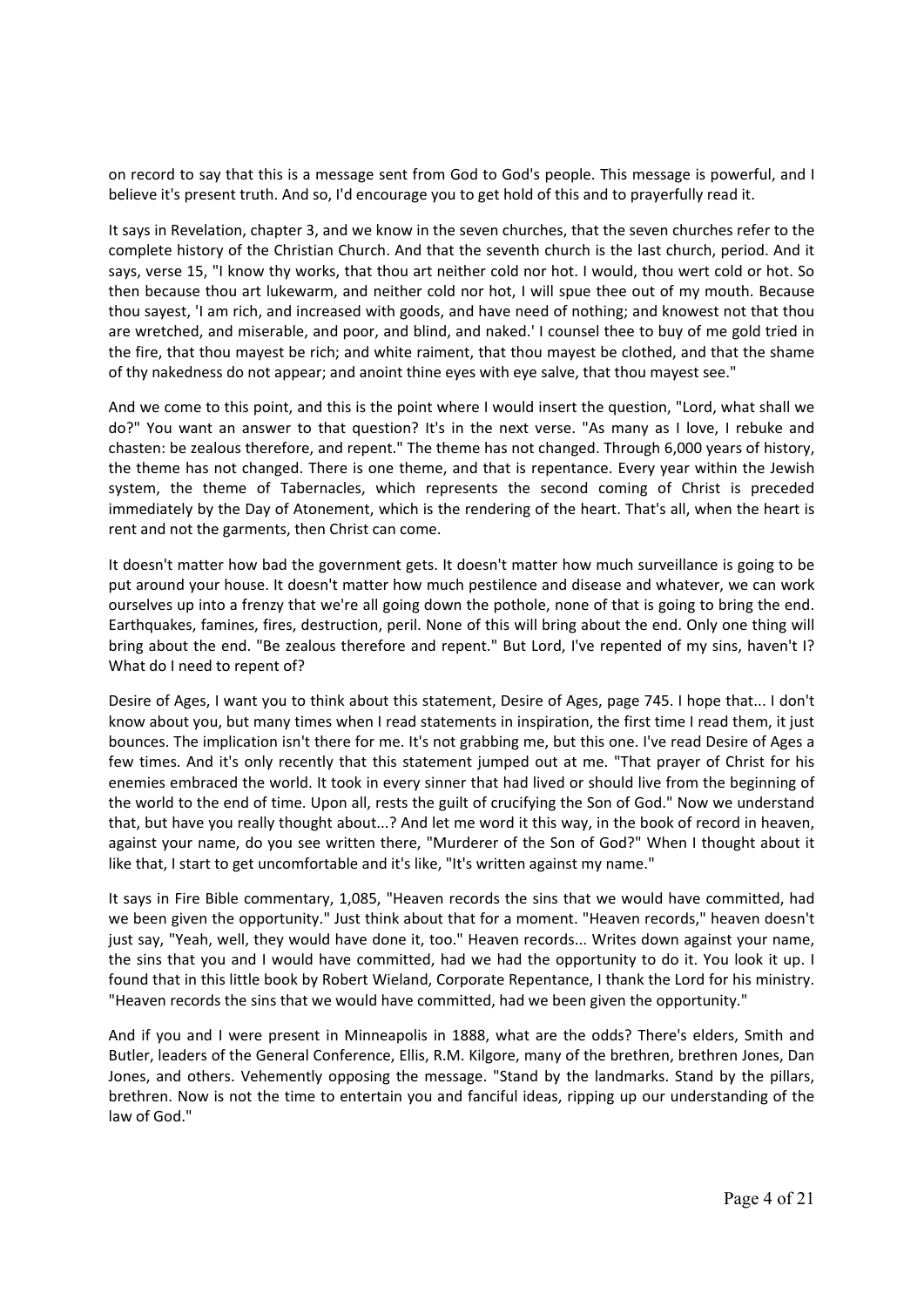I want to read you something, Review and Herald, I'm missing the exact date. It was Review and Herald in 1994, but Ellen White pens, "The disappointment of Christ was beyond description." Can you picture your Saviour, heartbroken? He wanted to come into the hearts of His people, for His people to repent. Our fathers, our spiritual forefathers have sinned against God. We are the spiritual descendants. I'm going to own that. I am a spiritual descendant. That's for you to decide, whether you're a spiritual descendant of those who rejected a most precious message.

In my own life, in the early part of my life, I personally rejected that most precious message. It was in ignorance, but it was still rejected because I did not desire the righteousness that comes without the works of the law. I didn't desire it, even though my mouth expressed a belief that it desired it.

I want to read you something, Jeremiah. We know in Ezekiel, it says that, "A son does not bear the iniquity of his father." We know that, don't we? But I want to read you something in Jeremiah. Jeremiah 14:20, interestingly enough, 20 years ago, I put this verse to music, in my ignorance. " We acknowledge our Lord, our wickedness," and what? The inequity of who? Our fathers? "We acknowledge our Lord, our wickedness and the inequity of our fathers, for we have sinned against thee. Do not abhor us for thy namesake. Do not disgrace the throne of thou glory. Remember, break not thy covenant with us." Heaven records the sins we would have committed had we been given the opportunity.

I'm not willing to say that I would have stood with elders Jones and Wagner. I think that would be a little bit arrogant on my part. I'd like to think I would, but... As it stands, we have a disappointed Saviour, bitterly disappointed, that He couldn't come. And what is the Council of Laodicea? How are we to resolve this? Remember the statement was to the angel of the church of Laodicea. And who is the angel of the church of Laodicea? The leadership, and that leadership involves all who teach Sabbath school lessons, who are local elders in churches or whatever. Anyone who speaks the Word of God in a group of people is part of that angel. It goes to the angel because it's the leaders in groups that need to initiate this kind of repentance, that we have offended our Father in spurning His Son.

And I would like to stress this point, that what we witness in brethren around us is only a manifestation of what is still hidden within our own hearts. We are all, "As by one man, sin entered the world and death by sin, wherefore death passed upon all men for that all have sinned." We are by nature, the children of wrath. What does it say? What does Paul say in Romans, chapter three? Let's just remind ourselves, in Romans 3:10, "As it is written, There is none righteous." None. None means none. "There is none righteous. No, not one: There is none that understandeth."

Six or seven years ago, I thought I understood. I was a minister of the third angel's message within God's remnant church. Then I find myself to be one of the perpetrators of one of the worst apostasies in God's church, in the history of the world. That's a shock. That shook me to the very foundations. It made me question everything. It made me question myself in a way I'd never done before. Then I began to see the righteous, the truth of these words. There is none who understand. There is none that seeketh after God, hang on. None that seeketh after God, that's a bit harsh. Isn't it?

None that seeketh after God. By nature, we do not seek after God. How do we find ourselves here? Maybe He's seeking after us. Maybe we're being drawn by the Spirit of Christ to listen. We are here, not because we desired it of ourselves, we are here because we are responding to the Spirit of Yahweh. They are all gone out of the way. They are together become unprofitable. There is none to do with good, no, not one. For the natural man, this is tedious reading. Come on, Adrian, cut us a bit of slack. It's not that bad. Their throat is an open sepulcher. With their tongues, they have used deceit. The poison of asps is under their lips, whose mouth is full of cursing and bitterness. The only path to healing is through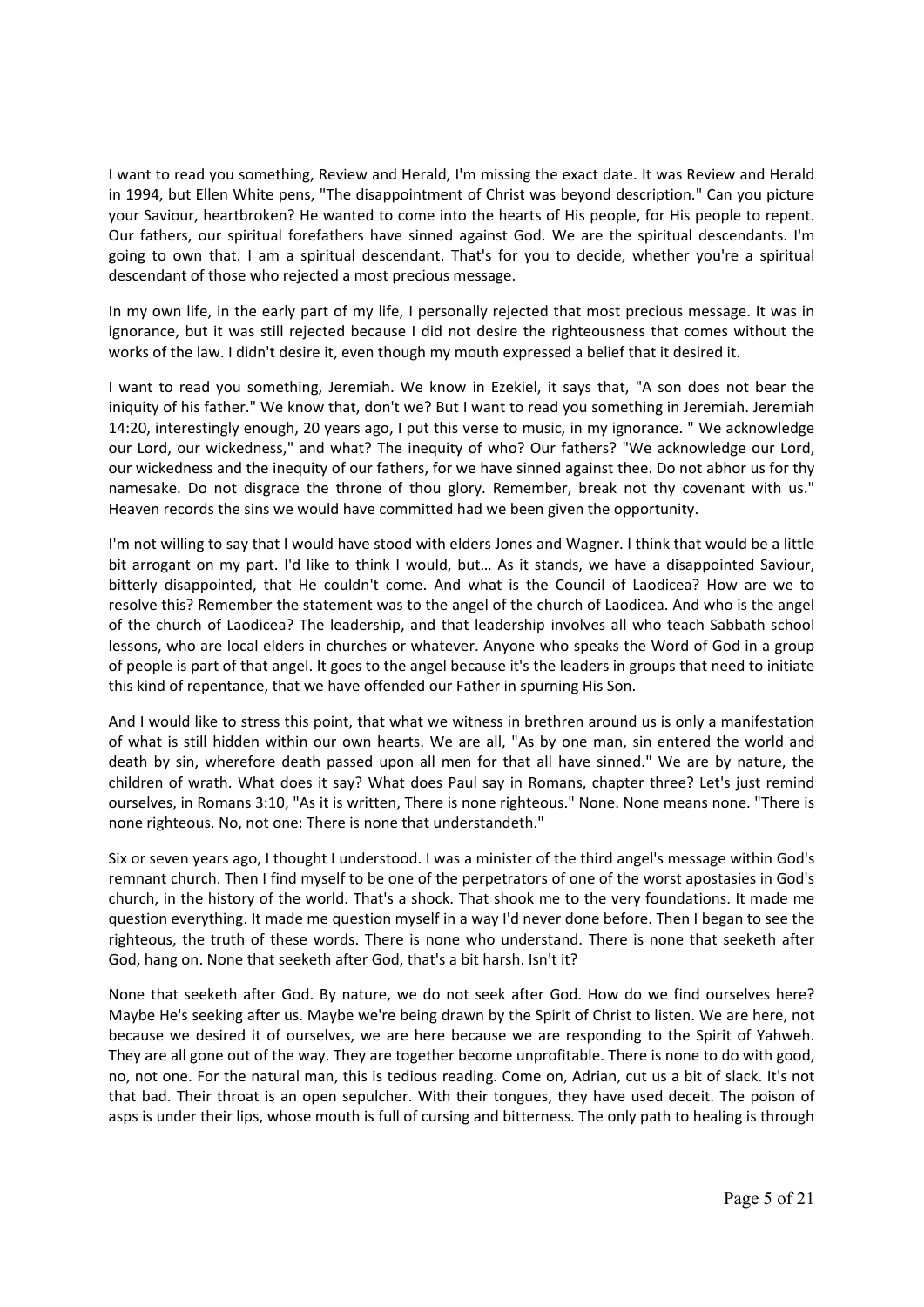the path of correct diagnosis. Isn't that right? You can't get healing without diagnosis. This is the diagnosis. It's pretty terminal.

Their feet are swift to shed blood. Destruction and misery are in their ways and the way of peace, they have not known. There is no fear of God before their eyes. This is describing the human condition and all of us have experienced, whichever communion we work within, the poison of asps, whether in our own lips or on the lips of others, the rumour mill going round. Did you hear? Did you know? Do you understand? we've all experienced this. I can't believe that they would say this. I can't believe that they would engage in such foolish heretical teaching. I can't believe that these people are doing this stupid nonsense. We've all experienced it. We know the truth of these words.

All we like sheep have gone astray. Notice again in Isaiah 53, it doesn't "all we all" or "they like sheep had gone astray". Present tense. All we like sheep have, do go astray.

For God so loved the world, He gave His only begotten Son. Why did He give that only begotten Son? First and foremost, if you read the story in Desire of Ages, when Jesus comes up out of the water after the baptism, do you remember what happens next? And He falls on his knees and He's crying and He's pleading with God for acceptance and asking forgiveness.

Have you read the passage where it's, this is general conference bullet 1901 page 36, after Christ had taken the necessary steps in repentance? What? Christ is repenting, but He was sinless, wasn't he? He did for us the work that we could never do. He manifested in the flesh. I'm so thankful that He is indeed the seed of Abraham. He took upon Him, our nature. He did the work of repentance in order that that repentance, that repentance that needed no repenting of, that repentance could be manifest in my life and in your life. His perfect repentance is available to us right now, right here.

We never, ever as the sons of Adam, we never, ever would have... We would never, ever get to that point. The fact that when we study biblical history, Christian history, Adventist history, there is no record of a community of believers ever repenting. There's only one example of a group of pagans who repented.

1844. I stand corrected as is often the case.

The Millerites, what happened in the Millerites movement? An intense preaching of the coming of Christ. The time is at hand, they wanted to enter into Tabernacles at the coming of the Messiah. They engaged in a process of atonement. Have you read the stories of the Millerites? Where the husband would go to his wife at the end of the day and said, "Honey, did I say anything today? Anything, if I offended you in any way," and go these children, "Was I harsh today? Please forgive me." Every soul wanted to be right with God. There was a repentance. Saloon houses were turned into prayer houses.

There was a movement amongst God's people. Ellen White says that nothing in her experience ever compared to that time, not even 1888 compared to that time. Okay? We're seeing glimmers of hope. True.

The disciples came together, different men with different backgrounds and different understanding. Some were more eloquent than others, and this is the point. How do we get to the place where we truly believe that all men are created equal? How do we get to that point? Through repentance. When we all through the light of the cross, when we all realize we're all made of the same stuff, and we all have the capability to manifest an evil spirit, then we're all equal. We're all equally sinners before God that all the world may be guilty before God.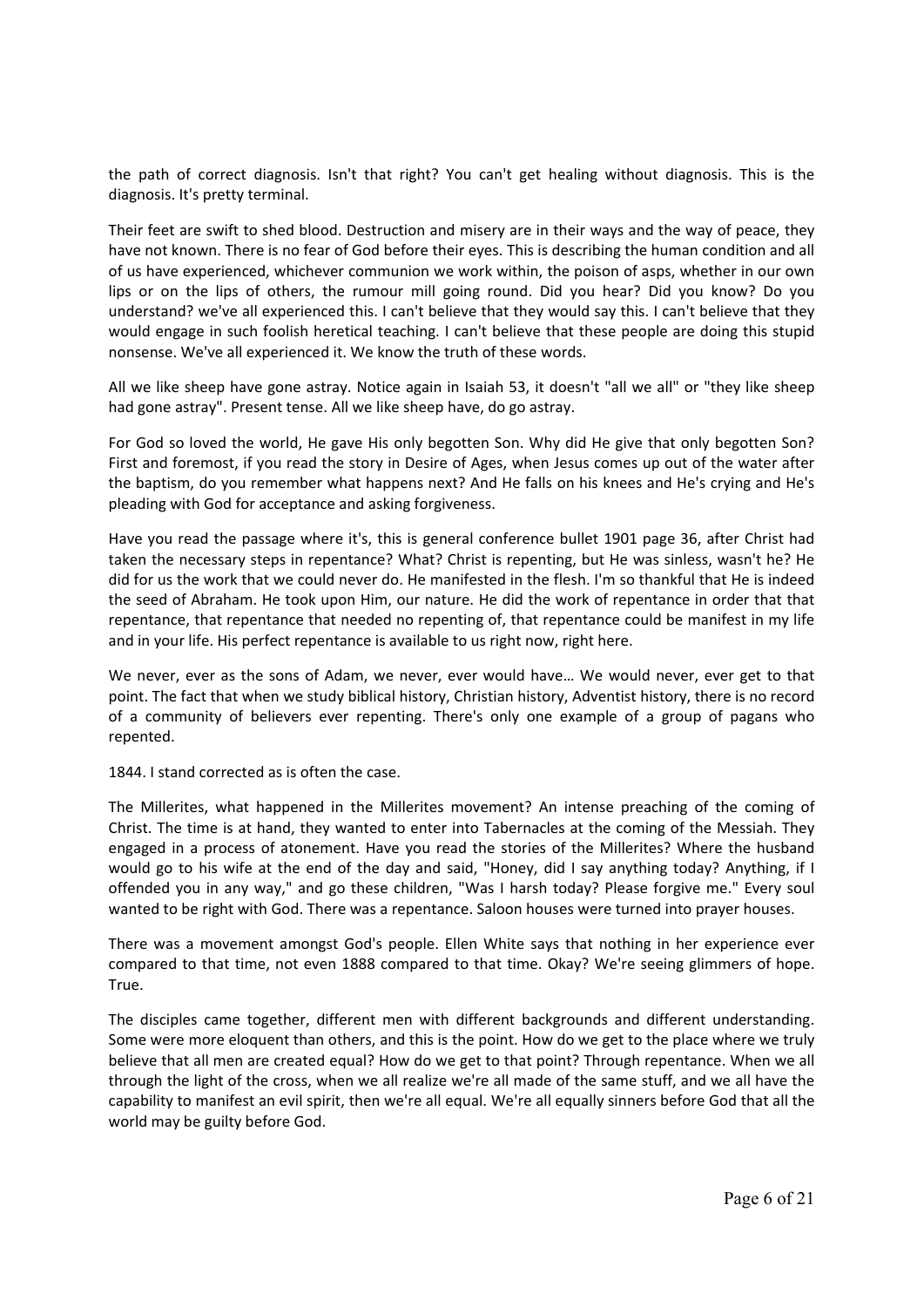The experience of the disciples after the death of Christ, where they came together, and again, don't we all yearn to be in one accord in one place? How did they get to be in one accord in one place? Confess their faults, one to another. They repented of their sin. They wished they could have done what Mary Magdalene had done, but they condemned her. They condemned her.

In what my brother Craig just pointed out, there is a blessing for God's people in the realization that the iniquities of the fathers are visited under the third and fourth generation. We are experiencing that in many ways today, but His mercy has shown unto thousands of generations of those who love Me and keep My commandments. Because in the history of God's advent people, there is a recorded story of repentance. We can repeat the history of our fathers. It is my conviction through the study of the Scripture, that when you understand the giving of the third angel's message and you read the way our pioneers talk about it, the giving of the third angel's message and the third angel's message is the first, second and third angel's messages that this was a story that was happening in real time from 1840 to 1844 or 1833 up to 1844. It was a story with a sequence of events. From my reading, that sequence is going to be repeated only this time it will be the second coming. Does that make sense?

The repentance that occurred within the Millerite movement will come again to God's people. When that repentance, and I'll talk about this in my presentation on the fall of Babylon, when the repentance amongst God's people is manifested Babylon falls because day and night... The repentance that God has longed for manifested amongst God's people no longer righteous by works and they are totally dependent on God. They're confessing their sins before Him. Babylon is exposed and its system of falsehood is exposed, not by the pointed finger, but by the fragrance of a heart that is confessing its sins before God.

 As I'll point out later on, Mary Magdalene is the most powerful presenter of the second angel's message that we have. Her brokenness before her Messiah exposed the hypocrisy of Judas, who was called the son of perdition. Who else is called the son of perdition? Rome. It is the experience of Mary Magdalene that exposes the hypocrisy of Roman thinking. Roman thinking is not confined within Rome. Roman thinking is universal.

I want to read to you from Zachariah chapter 12. Again, I know that some of you are very familiar with these passages, but Zachariah chapter 12, we have an interesting event take place. In Zachariah chapter 14, it's talking about the feast of Tabernacles, but in Zachariah chapter 12 in verse 10, well verse 9. "And it shall come to pass in that day that I will seek to destroy all the nations that come against Jerusalem. " Now when's that? When all the nations are going to be destroyed that come against Jerusalem. I understand that has an end time application. "And I will pour upon the house of David and upon the inhabitants of Jerusalem, the spirit of grace and of supplication. And they shall look upon me whom they have pierced, and they shall mourn for him as one mourneth for his only son. And they shall be in bitterness for him as one that is in bitterness for his first born. "

This is the light that will lighten the earth with its glory, a recognition of what we've done to the son of the living God. What happens in that day? There shall be great morning in Jerusalem as the morning of Hadad Rimmon and the Valley of Megiddo and the land shall mourn every family apart. This is not something that is whipped up and manufactured by a small group of men. This is something that provides all of God's flock, scattered abroad throughout the world. It says, "The house of David apart and their wives apart, the family of the house of Nathan, the prophet apart and their wives apart, the family of the house of Levi apart, " this is the priesthood, "and their wives part and the family of Shimei apart and their wives apart. All the families that remain, every family apart and their wives apart. " An individual work that is corporate, not manufactured, but a revelation of the human experience in its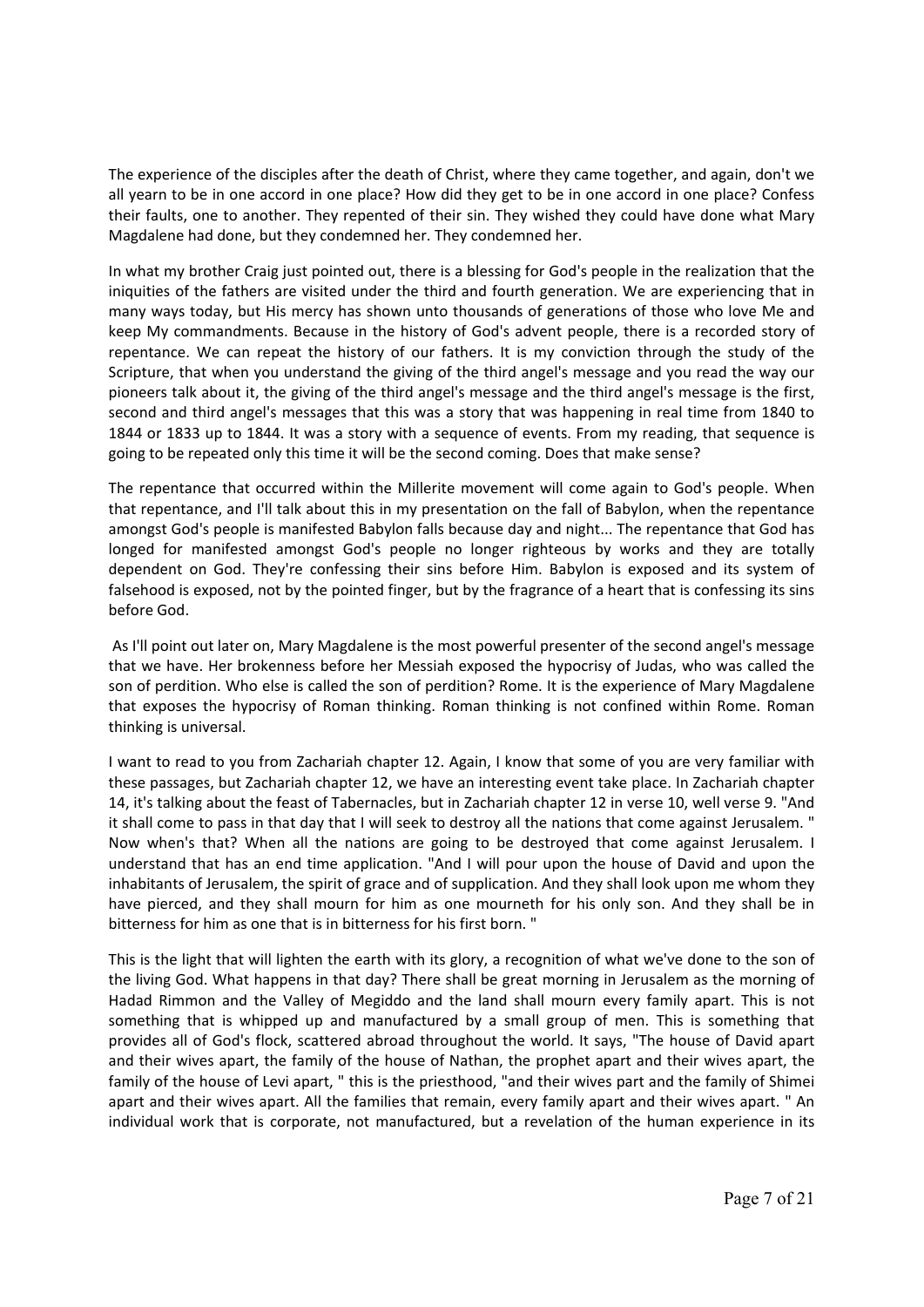continued resistance against the Son of the living God that brings about a bitterness of soul and a repentance that need not need to be repented of.

This hasn't happened yet. Has it? This is a promise. I believe that God is going to do this. I want to read you something in closing from 8T page 104, "One day at noon, I was writing of the work that might've been done at the last general conference." Could we say one day I was writing or what might've have been accomplished at the last feast of Tabernacles? "If the men in positions of trust had followed the will and way of God, those who had great light and had not walked in that light, the meeting was closed and the break was not made. Men did not humble themselves before the Lord as they should have done and the Spirit was not imparted. I have written thus far. I had written thus far when I lost consciousness and I seem to be witnessing a scene in Battle Creek. We were assembled in the auditorium of the Tabernacle. Prayer was offered to Him, a hymn was sung and prayer was again offered. Most earnest supplication was made to God. The meeting was marked by the presence of the Holy spirit. The work went deep and some present were weeping aloud." Just to remind you, you can't manufacture this. This is not something that you can work out. Only the Spirit of God, Spirit of grace is poured out. It is not manufactured.

It says, "One arose from his bowed position and said that in the past, he had not been in union with certain ones and had felt no love for them, but now he saw himself as he was with great solemnity he repeated the message to the Laodicean church because they sayest, I am rich and increased with goods and have need of nothing. In my self-sufficiency this is just the way I felt, he said. And now it's not that they are wretched and miserable and poor and blind and naked. I now see this is my condition." and brethren, I can freely confess to you that in this milieu of being disconnected from what I was connected to before in the church and looking and surveying out and looking at different ministries and looking where different people are at, there's been a part of me that says I'm not getting involved in this. I don't want to be connected to this. I am above this.

It comes by nature, holding aloof. I can agree with this gentleman here. I would want to say to anyone here, if you've ever felt from me a spirit of distance or if I've ever manifested anything like that, I'd ask your forgiveness. "I see now that this is my condition. My eyes are open. My spirit has been hard and unjust. I thought myself righteous, but my heart is broken and I see my need of the precious counsel of the one who searched me through and through. Oh, how gracious and compassionate and loving are the words. I counselled you to buy from me gold, tried in the fire that there must be rich and white garments, that there must be clothed and the shame of their nakedness do not appear and anoint thine eyes with eye salve that they may see."

The speaker turned to those who had been praying and said, We have something to do. We must confess our sins and humble our hearts before God. "He made heartbroken confessions and then stepped up to several of the brethren one after another, and extended his hand, asking forgiveness. Those to whom he spoke sprang to their feet, making confession and asking forgiveness. And they fell upon one another's neck, weeping, the spirit of confession spread through the entire congregation. It was a Pentecostal season. God's praises were sung and far into the night until nearly early morning. The work was carried on and I repeat, this cannot be manufactured. Since 1844 this work has alluded us. The words were often repeated with clear distinctness. As many as I love, I rebuke and chase and be zealous, therefore, and repent. Behold, I stand at the door and knock. If any man, hear my voice and open the door. I will come into him and will sup with him and he with me. No one seemed too proud to make heartfelt confession. And those who led in this work were the ones who had influence, but had not had the courage before to confess their sins." A little bit more. "There was rejoicing such as never before had been heard in the Tabernacle.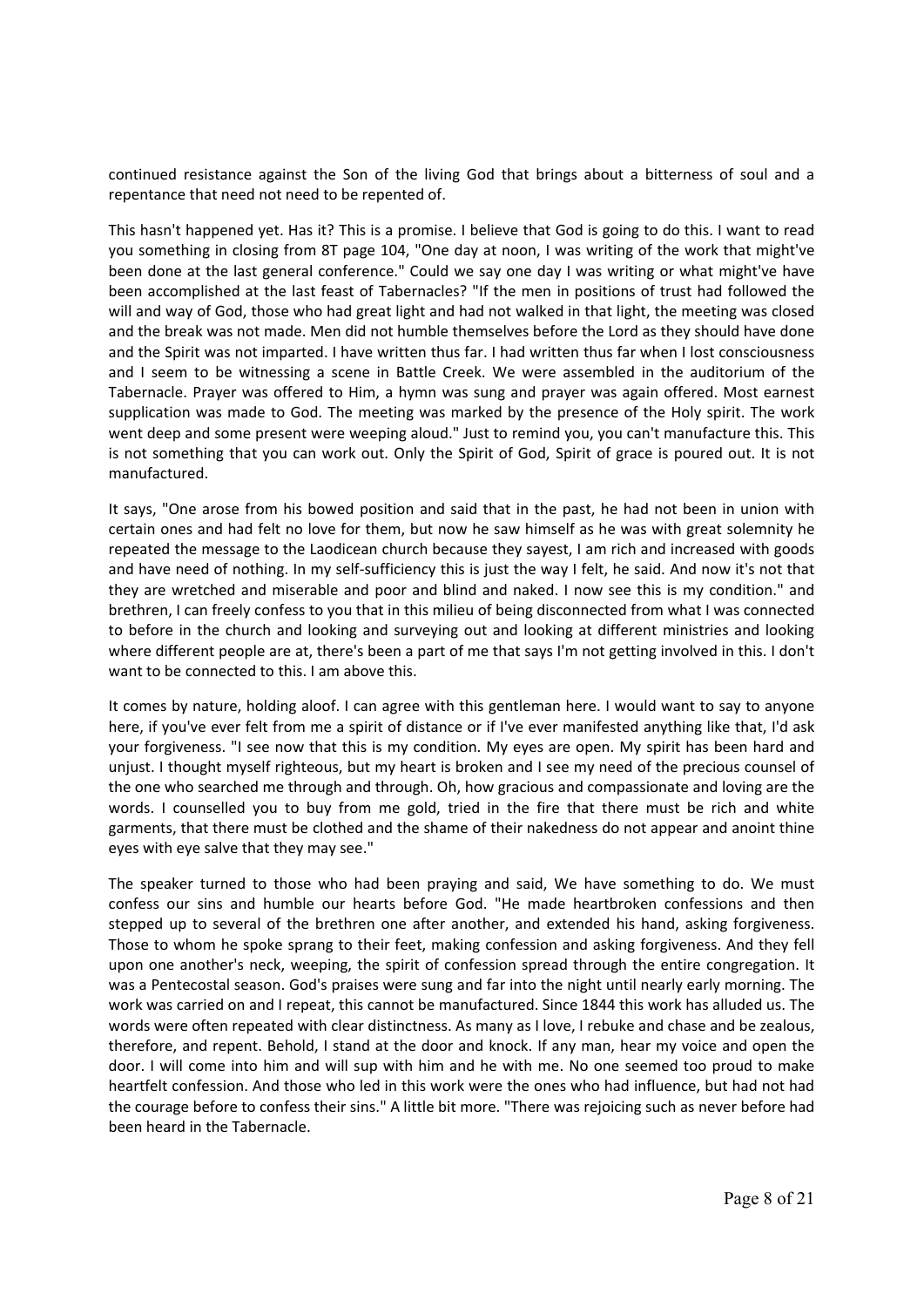"Then I aroused from my own consciousness, and for a while, I could not think where I was. My pen was still in my hand, the words were spoken to me. This might have been. All this the Lord was waiting to do for his people. All heaven was waiting to be gracious." Are we in that position right now? Is heaven waiting to be gracious? Brethren, these thoughts have been in my heart for some time, but it's not something that... I can't tell you. You need to repent. I just hope that the spirit is speaking to you like he's speaking to me and that he's telling you the same things that he's telling me.

I'm not here to tell you're a sinner. I'm a sinner. That's for you, but it's between you and the Lord. I believe that from my reading of Scripture, that there is a work for us to do as I read these things, and that's what I want to share. "I thought of where we might have been, had a thorough work being done at the last general conference, and agony of disappointment came over me. I realized that what I'd witnessed was not a reality. "

I believe that one of the reasons that God has brought us here is to somehow connect to this experience. I'm just praying that the Spirit of God will speak to us in a way that again, and I have to reiterate this, we all understand the human heart's ability to manufacture things. It can't be done that way, but let me back it up and I can say this, that as someone that has been a minister, an ordained minister of the Seventh Day Adventist church, I ask all of your forgiveness for engaging in false worship. I lead people astray. I did it ignorantly, but I did it. And I'm deeply ashamed of that.

I am a spiritual descendant of Le Roy Froom. In the past, Le Roy was over there and I was having nothing to do with that evil man, but he's one of my forefathers. He's a man that I owe respect to honour your father and your mother. And it says in the testimonies that that includes ministers. I'm a spiritual descendant of that man. I'm asking the Lord when it says we have sinned, we and our fathers. At some point, somebody has to say if everybody who comes to the truth just says, Well, now we have the truth, and they walk away from repentance. Who's going to do the repenting? Who does the repenting? If the truth just keeps whisking people away from that responsibility, we're never going home. I pray that as we think on these things, and maybe as we go into the after service or the Spirit may speak, or maybe someone at this point would like to say something, I don't know. If the Spirit… Brother George.

*George: There it is. I'd like you to hold that pamphlet up. Corporate Repentance, please. Elder Wieland came to Lincoln, Nebraska in 19, it was '87 or '88. The church doors were closed to his ministry at that time. The ministerial association at the college there had invited him, but the local pastor closed the doors of the church. The meetings had to be held in a college amphitheater. That message that he brought to us then, and the message that you're bringing to us today is still a call for us. I, with you say, yes, I am a descendant of Le Roy Froom and Butler and the man that have gone before us, Uriah Smith and we encompass or I encompass that.*

*Audience member 1: I'm thankful brother, that you were impressed asked for testimonies because I felt really impressed that the Holy Spirit will be poured out here in a special way as we are allowed to speak, perhaps after the speaker speaks and not be really concerned about chop, chop time, but really allow the sweet Spirit of our Father to be here. In this light, I say, I too have sinned and come short of the glory of Elisha, of our Elohim and I repent in the name of Yeshua Hamashiach. I want to be right before him and the judgment. I can hardly wait to get home to make things right with people that I have had this attitude of disunity, of distance with.* 

*You're right. The truth is progressive. There's been many people down through time, Martin Luther and others that have had a certain amount of truth, but it progresses. We need to have this mind of a child to say, Abba, Father, please direct me in the way of righteousness for Thy namesake. It's a straight and*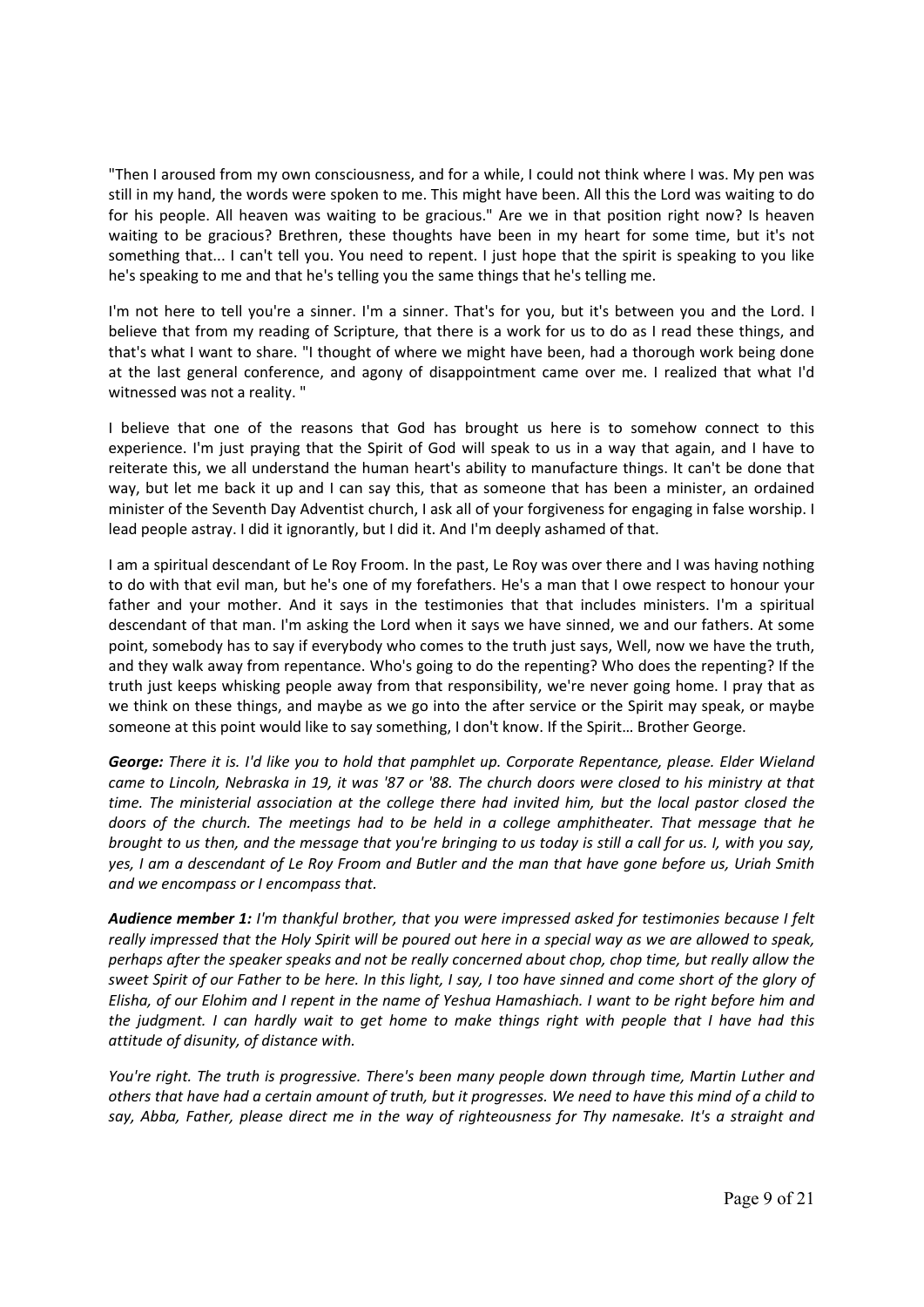*narrow path and we need to have Him guiding us every moment and to be ready to say, Father, forgive me and forgive them for they know not what they do. I just pray that we'll enter into that experience with Him and His name. Amen.* 

*Audience member 2: It's a new thought to me to be a spiritual descendant of Le Roy Froom.*

Me too, brother.

*Audience member 2: I've kind of held him in a different level somehow, but I can see that. I know that. I'm a sinner. That I'm capable of even doing what he did. No, you give him the given the right. Yeah. Direct whatever. Right. I repent. Amen.*

I'd just like to speak on it on a point that I know for many of us that Satan is trying to create a wall of division and it has to do with the lure of God and the conviction of some in regard to the appointed times and the fear that some of us have of where this could lead. I want to say that in my approach to this subject, that I initially approached this subject with a spirit of arrogance. Where is my brother Frank? I'm just so thankful for my brother Frank, as it was because I didn't want to lose my friendship with him that I held on. It showed me that.

I must say, I still don't understand everything. There are still questions that I have in my mind that aren't resolved. There are still concerns that I have about some things, but because I wanted to stay connected to my brother Frank, I said, I have to understand what he's thinking. I have to understand him. I have to walk in his shoes. I have to know. I can't just judge him and condemn him, because he doesn't believe what I believe. I have to walk in his shoes, and I have to understand him, because I don't want to lose him as a friend. If I just say, Well, I don't believe that, brother, and that's it. Well, then the friendship, well, we can be nice to each other. How many of us have experienced that distance as we just get this tyranny and we just get torn apart, because someone makes a decision. Well, that's it. And I don't want to be a part of that.

I came here as an expression of a desire to be open to whatever God would want to tell me. As I said, I'm still looking for answers. I'm still looking. There are things I don't understand, but I'm here and I'm not going to let go of any of my brethren, no matter where they stand on this question, because I have realized we need each other. I need all of you. Your experience is my experience and my experience is your experience.

The fact that many of us have experienced so much repulsion and being eliminated and cut down, and then to maintain that spirit amongst ourselves, it's an abomination. We've got to stop. The only way I know how to stop is to say, Lord, I can't stop. My heart just keeps finding ways of manufacturing walls, a middle wall of partition between us. I keep doing it. It's just part of my DNA. I feel the need of Jesus who broke down the middle wall of petition. If we truly enter into a love relationship with the Son of the living God, that middle wall of partition will come down.

We will know that we know the beloved Son, when those walls come down and we're able to listen to each other and we're able to wait before we speak and be less confident. There's one thing I've learned, as I said, six or seven years ago, I was so confident of my theological foundation. Then in one swoop, the whole thing blew up in my face. God says, "Are you so sure now?" I don't want to keep making those same mistakes by simply moving on to another piece of truth and then relaying a rock-solid foundation that no one can penetrate that I have the truth and you're going to come to where I am. That's just so arrogant. I have in my heart, a desire to come close to all the ministries that believe… We have to have a foundation. We believe in one God, the Father of whom are all things and one Lord Jesus Christ by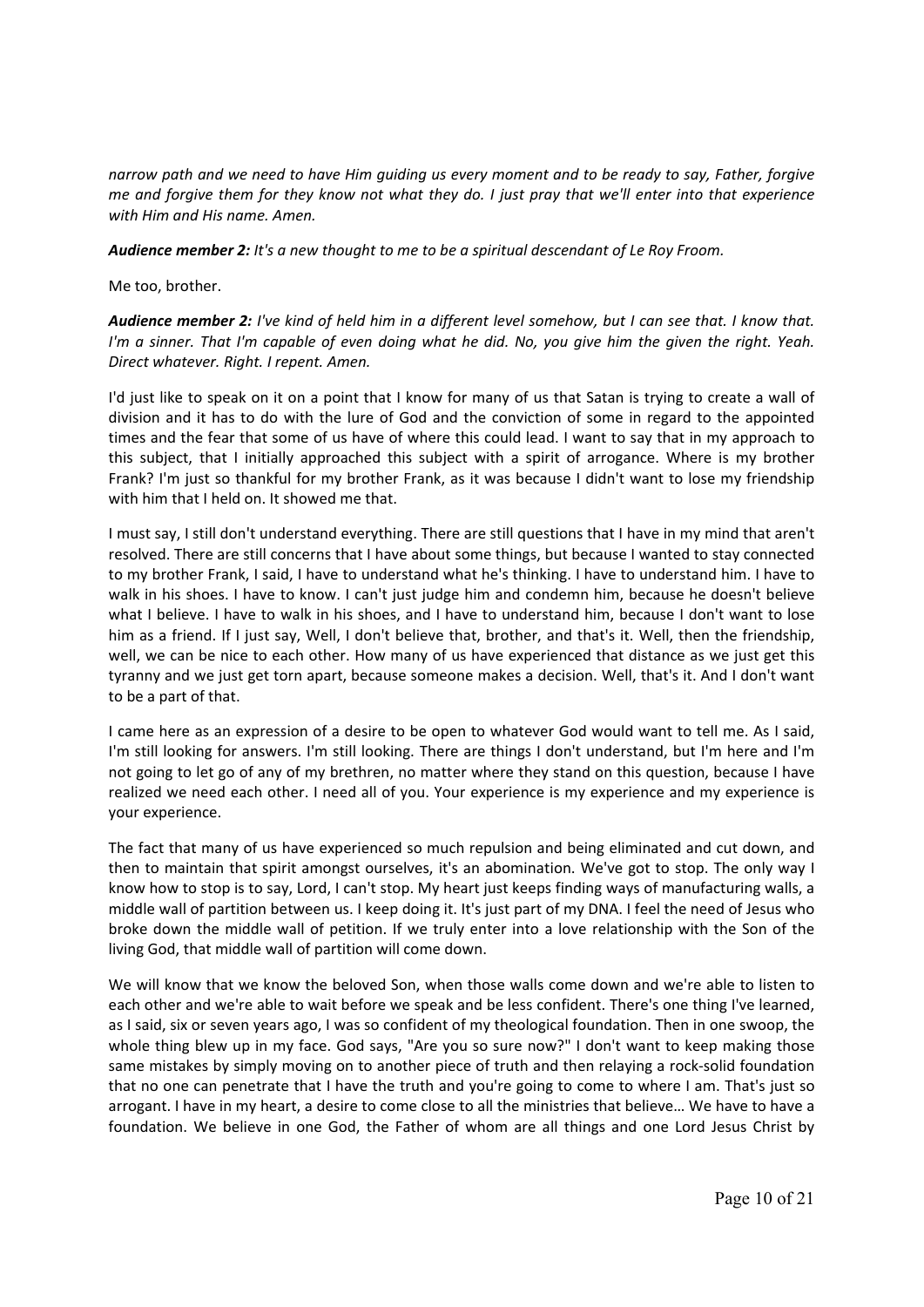whom are all things. We have to have a foundation, but once we have that foundation, we should be able to embrace one another. If we worship the one God and the one Lord, we...

John 17, is there anyone else that... I just felt impressed to stop? Is there anyone else who wants to say anything before we close? I don't want to shut this down if... I don't want to force anyone. You got the mic? Brother Mack.

*Malcolm: My heart's with you. I felt this way for a long time. I've seen just little things come in and separate people. They become friends and you'd let it separate you? It breaks your heart. We have people at our home church that we don't agree on things, but we don't want to see separation there. We need to be drawing together instead of separating.* 

As you say, if a brother is wrong, how do you bring them out of that wrongness? You embrace them. If you say, you're going to harden them in their wrongness, if you push them away, but if you push them away, maybe I'm the one that's wrong. I just long for that to stop. I know that if people are still watching the streaming, all of us here, we want to come together.

Our disunity is displeasing to our Saviour. It hurts him. We all know that, but I think like myself, what am I going to do? I'm only one person. I can't tell anybody else what to do, but I can just appeal to all of you. I have the sense that you all feel the same way. I just pray that out of these meetings that this Spirit will go with us to the farthest ends of the world. That is, we serve one God and one Lord and we won't allow anything to come between us to the best of our ability, that we won't isolate people, we won't stop listening to them and we'll keep praying for one another and pleading that God would bring us together. Are you going to say something, brother?

*Frank: I just really appreciate what you shared. In answer to my prayer that you're here because the enemy wanted to divide us. I had a meeting where the ministry here was sitting around a table, speaking to you on Skype. You were asking questions that to me were hard. I got home and the questions continued. I said, "How dare he do that to me?" You know what time does? It was just a few days. It's like, this is my brother. I replied to his questions as best I could, but I chastised him at the same time asking him, "how dare you?" When I was sitting there one evening, the little sound that Skype makes when someone is calling you. It was my brother, Adrian...* 

Come down the front. Yes, it was.

*Frank: Yeah, it was. I can truly only say that the conversation that took place at that point had to be directed by the spirit because I have no clue what was said, except that the tone was calm and sweet. Some words came out of my brother's mouth that ... What is going on here? He actually said that he understood what I was saying. It wasn't me saying ... I don't know what I said.* 

I just want to interject at this point and say that in the words that I was speaking to Frank and challenging him about his beliefs, the Lord was speaking to me saying, "What are you afraid of, Adrian? Why are you speaking like this to a brother? Can you feel the hardness in your voice? Can you feel the harshness with which you're speaking? Regardless of whether he's right or wrong, you know you're wrong in spirit. My Spirit doesn't do this to people, so you're partaking of another spirit." I had to talk to Frank. I had to tell him, "Look, I'm sorry. I'm wrong in spirit."

*Frank: To hear everything that he has gone through to even be here, and I look at myself sometimes and say, how am I so blessed and others have such a struggle? We all have a struggle in our own way. Some*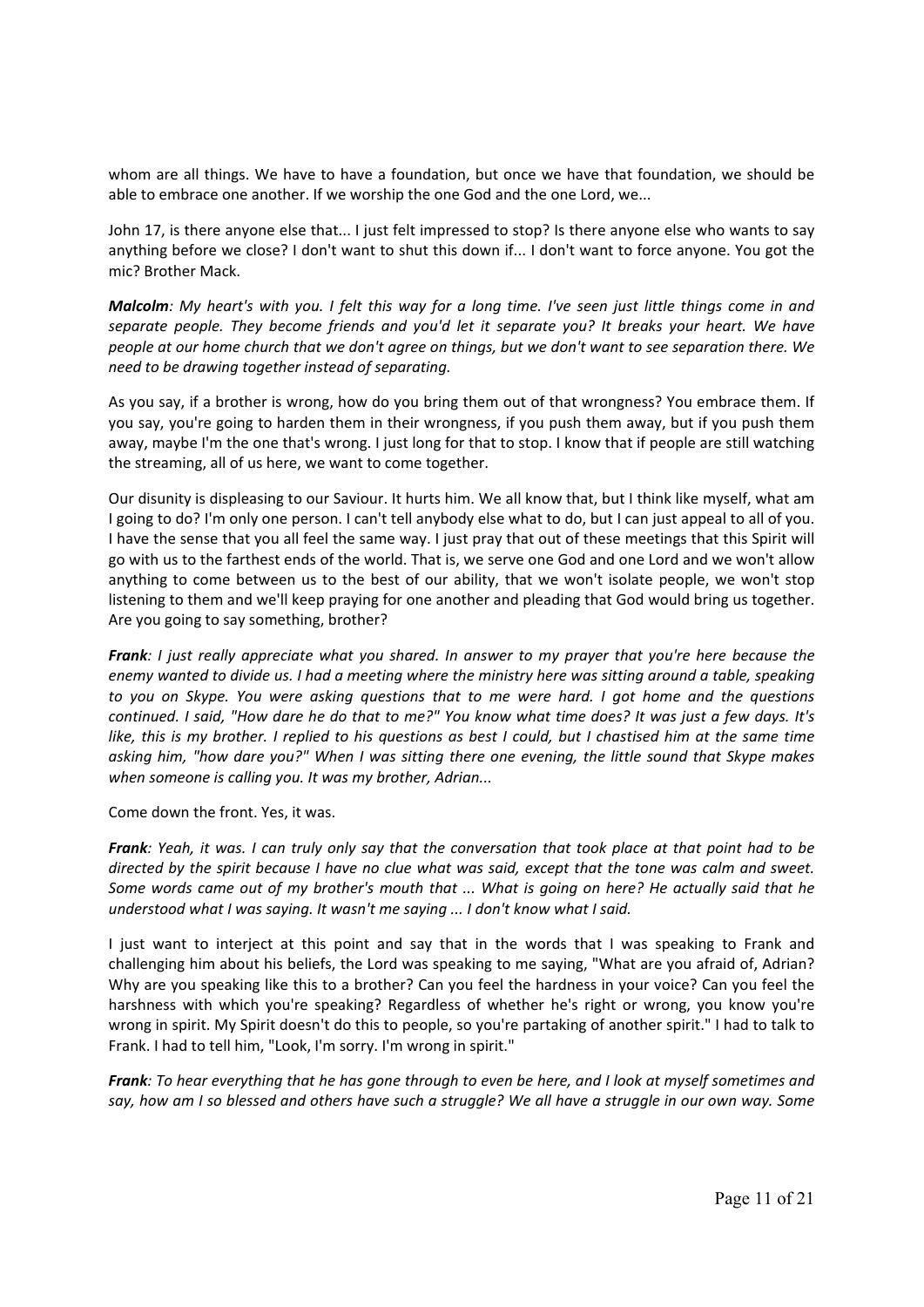*are affected physically and some are affected in other ways. My prayer that each of us that are here for as long as they can be here physically in this time together, that we all look to Jesus.* 

*Elizabeth: Pray for me. I just wanted to say that I stand with brother Adrian and everything that he has said. It's just... How would you say it? It resonates in my soul. I was brought up in the Seventh Day Adventist church, but everything was all works, legalism. It's hard to... Like Frank was saying, everybody has a struggle. That's a struggle. I see myself being so fearful of giving up certain ideas that are almost ingrained in my mind and in my heart that I know I need to let go of and receive the Spirit of Christ. I ask you to pray for me as I stand with brother Adrian.* 

Can I just pray? Father, I just pray for my sister Elizabeth. Let your Spirit be upon her. For both of us, let us be free of setting our own boundaries and open ourselves to your Spirit. We are not abandoning a conviction that the Bible alone is the word of God, but that you can bring us together in harmony and love in the unity of the Spirit of Christ. That you can break down the middle wall of partition between us and the fears of letting go of things that we thought were solid, that aren't solid and reaffirming those things that we do know to be correct and true. I believe that you will help my sister as you will help me. I continue to pray for your spirit to fall upon us now, in Jesus name.

*Gary: I'm going to stand right up here. How many have heard the idle tale that we were going to meet in a new building for this inaugural tabernacle.* 

### I heard it.

*Gary: You heard about that? The only reason it had any initial validity was because of my driving force to make it happen. That can get on people's nerves and I know several that it got on to. They were trying to be patient with me and bring me to reality. That's the word you used, wasn't it, Jason?* 

# Hallelujah.

*Gary: We're all in this together. I am so sorry. Pushing you guys... It's not fair to you to make my plans. What did we talk about in Sabbath school? My plans... It wasn't my plan. We've got something better and I've seen the light. Thank you so much for making this happen. We have an opportunity. What an opportunity to not stay sequestered up here on this little mountain time, but to go right downtown in two venues and make our presence known.* 

### Hallelujah.

*Gary: I'm looking forward to that. We'll have another time in which the real blessing will come, but this is a better one. This is better. I can see how it's better. I ask your forgiveness in being such a... I sent you an email, but that's not enough. You got to just say it. I am out of here.* 

*Doug: I said I wouldn't do anything, but I'm going to. I owe Gary an apology also. I've harboured some pretty awful feelings towards you in the last few weeks. I've disappeared on my bike and I've gone away because I didn't want to see anybody. No, you didn't deserve it. It's just I didn't want to say something that I'd regret because I love Gary and Carol. They're my second family. Everybody's deserted me in the past because of what we believe. Instead of saying something that I'd regret, I called Adrian and I put that burden on you. I'm very sorry.* 

*To make a long story short, you got to understand something. Three years, I haven't spoken to this man because I did harbour resentment towards him. We worked that out before you came. We have had Tuesday night sessions. What we tried to do here... This is a family and what we're trying to do is bring a*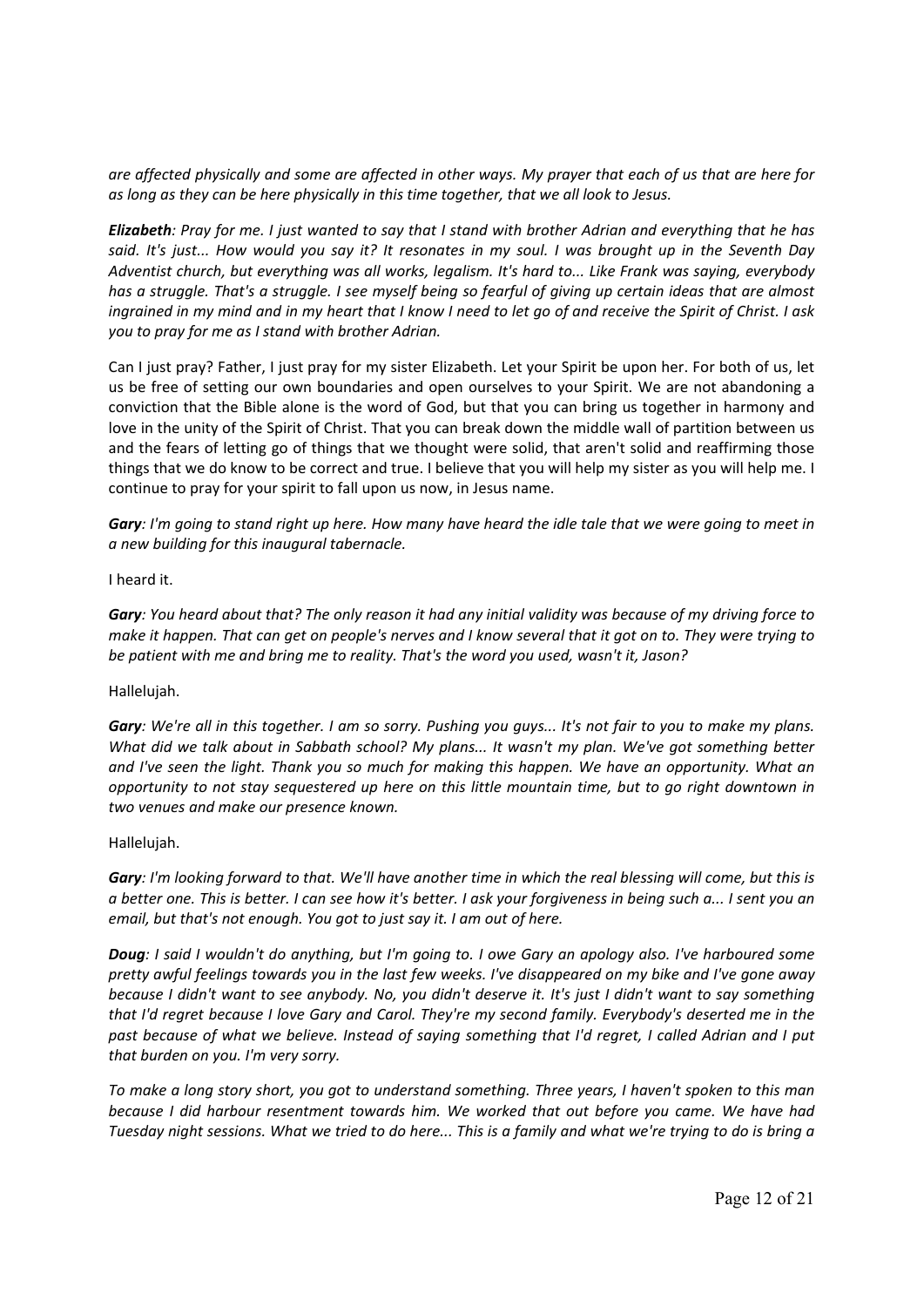*message together that no one has. That's this Bible, biblically principles. If we have feelings amongst each other, like Adrian said earlier and like Gary was sharing and the other brothers and sisters that were sharing today, we can't go to heaven. This hatred has to be dropped. Adrian knew there was something, but he couldn't put his finger on it. I don't rush into things. I have to really think about it because I've been known in the past to say some pretty harsh things to people. I wanted in three years. I needed three to talk to you.* 

1,260 days, brother. Then it's the end of time.

*Doug: I kept rationalizing in my mind how it was his fault and not mine. I preached to Christie about it. I was like, "What an arrogant man. I don't want him as my authority." Then as we got into this message and we were removed from the local church... I don't blame them because you know what, that's what had to be done. They have a foundation that they believe in right now. Whether I agree with that or not, I respect it. Could it have been handled better? You bet it could've. Instead, we should set the example for them and pray for them and that we can still all come together as one family.* 

Gary made a comment a while back or someone did. We were all laughing about it at the table. I think it *was Tuesday night board meeting, in fact. He made a comment, well, there's a lady at his business that says it's an opportunity. What an opportunity. Something goes wrong, this is an opportunity for something positive. Then it even went a step further. We have the table in heaven and we're all sitting there. I want white people over there, the blacks there, the Jews here, you guys are over there. I thought about that and I started laughing. Then I got home and really thought about it. That's how we act here. We're scared of other people, why? We have this to share with them and we're not even doing amongst each other. How can we go out in the world and do it when our homes aren't even intact? Thank you for coming. I love you. Thank everybody for coming.* 

*Audience member 3: There's a message of exaltation that I believe father wants to give. It's in relation to what Gary said, about not being able to come into the new building. The truth is Father's bringing us into a new building, a building not made with hands. He's bringing us into Christ and he's giving His lively stones that it may be a glory to His name. Amen.* 

*Melanie: I've been convicted today. George and I have four sons and there's a seven‐year break between the two sets. I think in the older set, they've seen a lot of things in their mom, which was righteousness by works. I've always excused them a little bit. It's been our joy and goal to preach the ministry of reconciliation. When I see one of my sons in the lower set not walking in the ways of Elohim, it's just like anger and frustration and sadness has boiled up in me. I guess I'm seeing in myself that I'm almost approaching one in my son in the way that I have with some of my older boys. I repent of trying to reach my sons in the wrong way and that may I not be a stumbling block in their coming back to their heavenly father.* 

Thank you for sharing that.

*Audience member 4: I just wanted to join her in saying that we share in that. The self‐righteousness is such a cancer to our souls and Father forgive us. We look forward to that day of your fulfilled promise that they will return, but only to your honour and your glory, not any of ours.* 

You really. Melanie, you really touch a hard point for those of us who are parents. As I look at the way that I've parented my boys, there's a sorrow in my soul. I can put my hands up and say, I didn't know, but trying to conform my children to my will and when they rebel against my will, how I've dealt with that in such subtle ways to manipulate them because I'm bigger than them and my voice is deeper than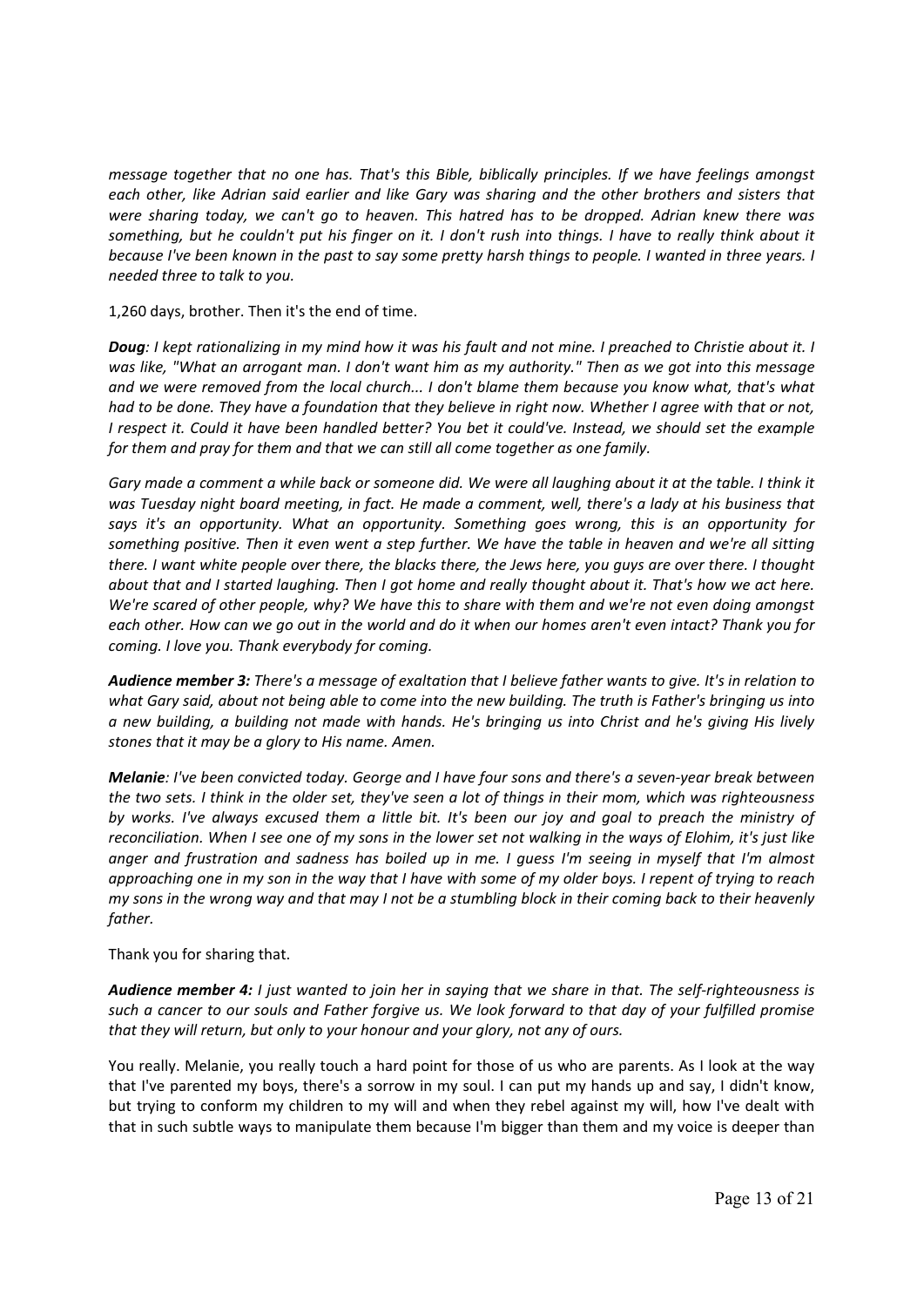theirs and threatening them in subtle ways. You don't have to be physically violent with someone to abuse them. I know a lot of us are just asking that God would forgive us for the way we've parented. I'm just praying that my children will forgive me for the way I've done the things I've done. Craig.

*Craig: Yeah. I'll come up the front, Adrian.* 

Yeah, please.

*Craig: Adrian's been my mentor. We've walked a pretty tough road, it feels at times, but Adrian's, his journey... He's got a passion as you know, and he's already apologized to me. Also to you. At times, he puts on you his work, his walk, his journey. I want to apologize for Adrian for being passive because at times I haven't always fed back to Adrian some of the things I've felt. That's equally as important. Just like Doug and Jason, you have also a responsibility to feed back, someone who's strong. These characteristics, we need these leaders. We need men like this to stand up and lead, but we also have a responsibility to feed back to them, not to be ashamed, not to be fearful that we'll be rejected and put aside. Stand up. Say what you feel. We can do that to each other. We don't have to be ashamed. I just really thank you, Gary. I thank Adrian for your leadership. I praise God that you're willing to humble yourselves. I really appreciate that.* 

I just want to thank Craig. Craig was one of the first men that I shared my return of Elijah manuscript with. There are some things that prevent men from speaking their mind. That is that if the people close to them don't believe in it, you start to doubt it yourself. I'm deeply indebted to my wife who believed in me and didn't turn her back on me and didn't threaten to cause me pain for believing in the only begotten Son of God. I'm so thankful for Craig as well because he read the manuscript and he said to me, "This is the truth."

Men should believe in the Bible only because of what the Bible says, but I tell you what it sure helps when people close to you, when they witness to the truth. When they witness to the truth, it gives you courage to keep going. For in those nights, when all the other people that you have loved have turned away from you, and you're saying to yourself, "You're crazy. You're just trying to make a statement. You're an extroverted person. You're always putting yourself out there. These people are sick of you, Adrian. You just doing it again." Then I think of Craig and then I think of Gary and others. No, there are other people seeing this as well. Thank you, Lord. Thank you for these brethren.

*Audience member 5: First of all, I just wanted to confess my Father and His Son. They're saving every one of us. It's their power. It's their desire to be with us, to truly be with us, not just in some distant way, but, but right now. They're the one. It's their Spirit that is touching our hearts. That's moving us to confess them, for me to confess them.* 

*Then I wanted to just raise a couple of challenges. One is I've been truly blessed by what they have inspired through you, Adrian, and especially the challenge to look at leadership in a totally different way than I ever have, that God put them in those positions. Even though I see problems, even apostasy there, that one great thing that I have been wrong, and I confess this humbly... My criticism and negative attitude have only aided that apostasy not been in any way to resist the work of Satan in their lives, in their ministry.* 

*I think that's what I'm seeing here. We do not want to continue that spirit of Satan because that's where it really comes from. Even when Jesus was here on this earth and even though he spoke words of rebuke to the scribes and the Pharisees, I believe strongly that he was praying for them. He realized that in their apostasy, they were going to bring down maybe thousands... I don't know the number, but large*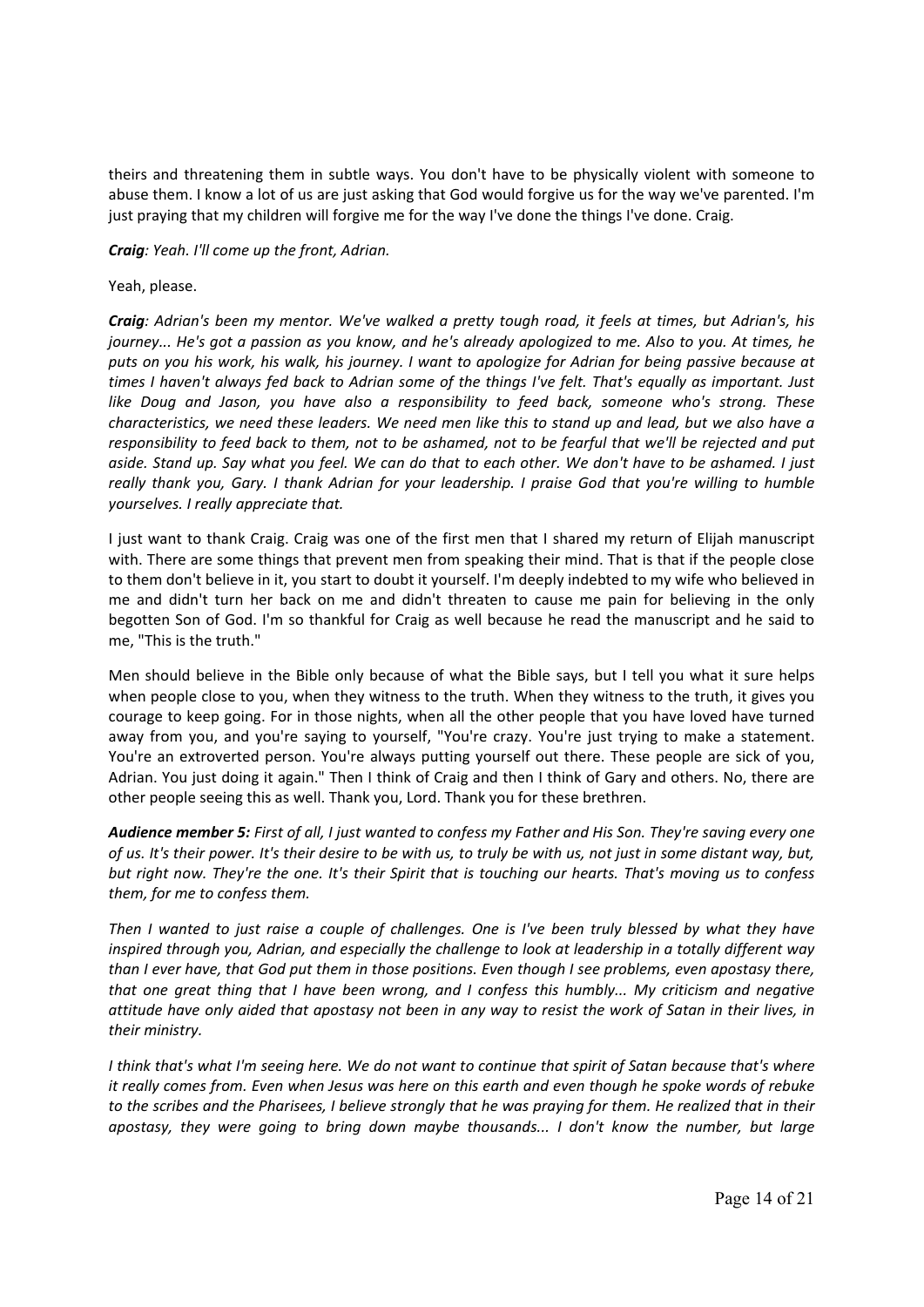*numbers of people would not be able to be saved because of their apostasy. Ellen White bears this out very strongly in her writing about them and that's going to happen again.* 

*The only way that I can have any difference in that is to truly hold them in prayer and that God's Spirit will have His way in their lives, not mine or any of us as human beings is really going to be able to get through and make a difference in really what's happening in the leadership in the church as a whole, unless we allow His spirit to change us so that we aren't resistive to them, at least in the way we have been. Maybe resistive, but it's going to be resistive in love. Why are we doing this against our Father, our Saviour? Why are we going down this road again that they took in 1888 and many other times that really have really, really hurt us and prevented us from moving forward the way He wants us to do?* 

Amen, I just want to pick up on that point if I may. It's in these situations that you feel a measure of you can be vulnerable. There's a lot of things you hold in your heart that you would like to say, but you don't dare say because you fear that people will think badly of you or would never talk to you again. I can say, in regard to the leadership, having served on conference in union committees and participated with men in camp meetings and watched the rock music and the lights and the abominations that were being practiced within our church... The anger that I was harbouring in my heart at these terrible things... I was trying to be as respectful as possible and reach out to my brother and say, "Brothers, we've got to stop this." I was desperate to stop this tide of evil that was just taking all of our young people out the door. I felt absolutely powerless.

Every week I thought about writing a letter of resignation. Nearly every week of my ministry, I just felt completely isolated. The Lord then showed me this. "There's no doubt, Adrian, that I led you to write what you wrote in Return of Elijah, but your initial reason for doing it was because you were angry. It wasn't because you were loving. It was because you were angry." He said, "But I made all that work together for good. You just need to understand you are not good. The very thoughts and intents of your heart are still an abomination to me, but I love you and I chose you. That's the only reason. To lay the glory of man in the dust."

That's continually what the Lord is trying to say. Adrian, if you allow me to penetrate, as it says in Zachariah to search the heart with candles. You begin to test every motive in your heart, there is nothing there that is good, but the Spirit of Jesus is continually coming in to take and to bring us forward. At that point, I just ... The Lord be priced. It's all of Him and none of me. Lest I should think that I have done some great deed. I've written something. I have stood up to the church. I have put it to them, did the Martin Luther. No, none of it was any good, but God makes it work together for good. I know that he's doing the same in all of your lives as well.

The same in all of your lives as well. For many of us that have just felt this frustration of watching the churches slide into apostasy and just the frustration that we feel and we feel utterly powerless to do anything about it. And it just fuels that anger. And I don't want to have that spirit of anger in my heart anymore. And that's why I continue to hold onto my brethren in the church. That's why I continue determined to love them because if I let go, the bitterness just takes over. The anger just takes over my soul and I slide away. So that's why I need my brethren to keep my heart soft. Because if I say *(holds up hands to show resistance)*, then I get harsh. So, just wanted to share that.

*Audience member 6: I just want to say, I came expecting a blessing. We've been praying, I have a prayer partner, praying for a spiritual blessing this time. And with that, I owe Talking Rock an apology (silence). At the meeting I went there expecting to hear from the Lord, but yet my attitude was, don't ask me any*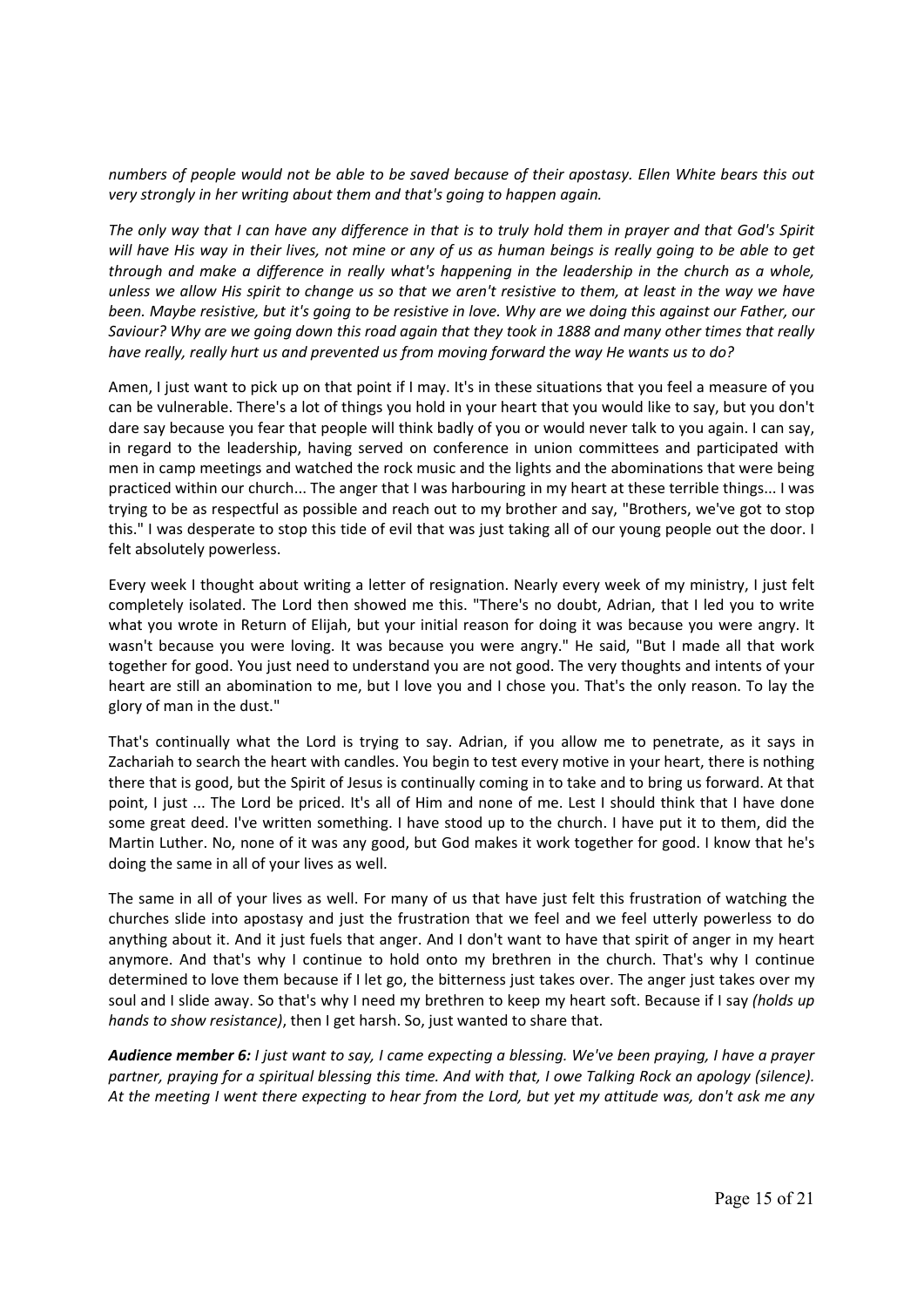*questions. I left there feeling like a cold fish because my appearance for others was high, but don't ask me anything.* 

That's all of us.

*Audience member 6: So, with that, I ask Talking Rock and anyone else that was there to forgive me please and I thank the Father for still working on hearts, that He doesn't give up on us.* 

Amen.

### *Audience member 6: Thank you.*

### Adrian (01:35:13): Josh.

*Josh: I have a testimony to share of me and a brother that I have come to love. And Satan has been trying to get me to hold that back because I don't really know any of you except for two or three. And I'd*  like to take this opportunity to overcome him through the power of Christ by giving this testimony. I met *a brother three years ago that we started on the wrong foot and we had a lot in common, but we had an experience together that caused us to have bitterness toward each other. And we spent a long time being at odds. And every time I thought about him, even though in my mind and my heart, I wanted reconciliation, all I could think of is what he said to hurt me. And I couldn't focus on anything else.* 

*And I realized one day, because I was praying about it, that if I didn't put myself in his life and he in mine, we would never come to an agreement, we would never come to the place of overcoming this together. And we have been working on our relationship. We have come to each other in forgiveness and he is coming to this feast and afterward, we will spend some time perfecting that forgiveness and that relationship. And having met a lot of you or most of you for the first time, I promise that I will never let anything come between us at all, and I will always be open to speak no matter what happens. And I appreciate the spirit here that's been shown from the moment I got here. And I'm very glad that I'm here.* 

### *Congregation: Amen.*

### *Josh: Very thankful I've come.*

Thank you. I was just thinking and searching my heart and I remember a discussion that you and I, Igor, had at the Russell's place. And we had a slightly different understanding of something. And I just want to confess to you that my heart was a little bit hardened towards you for a period of time, so I just want to ask you to forgive me.

### *Igor: I love you brother.*

Love you too.

# *Igor: Thank you.*

It's so easy to allow these things to... And the other brother may not even know, be completely oblivious, and you're harbouring it, and like Craig's saying about feeding back and keeping each other's hearts. It's hard work but these things can just fester and then there's walls of separation. And I don't want any of that. Was there someone? Jim.

*Jim: I came here for a blessing and I've gotten it. I was not going to come. When my ministry leader asked me, "Do you want to go to this camp meeting?" I said, "No." It's not because of the people but it's*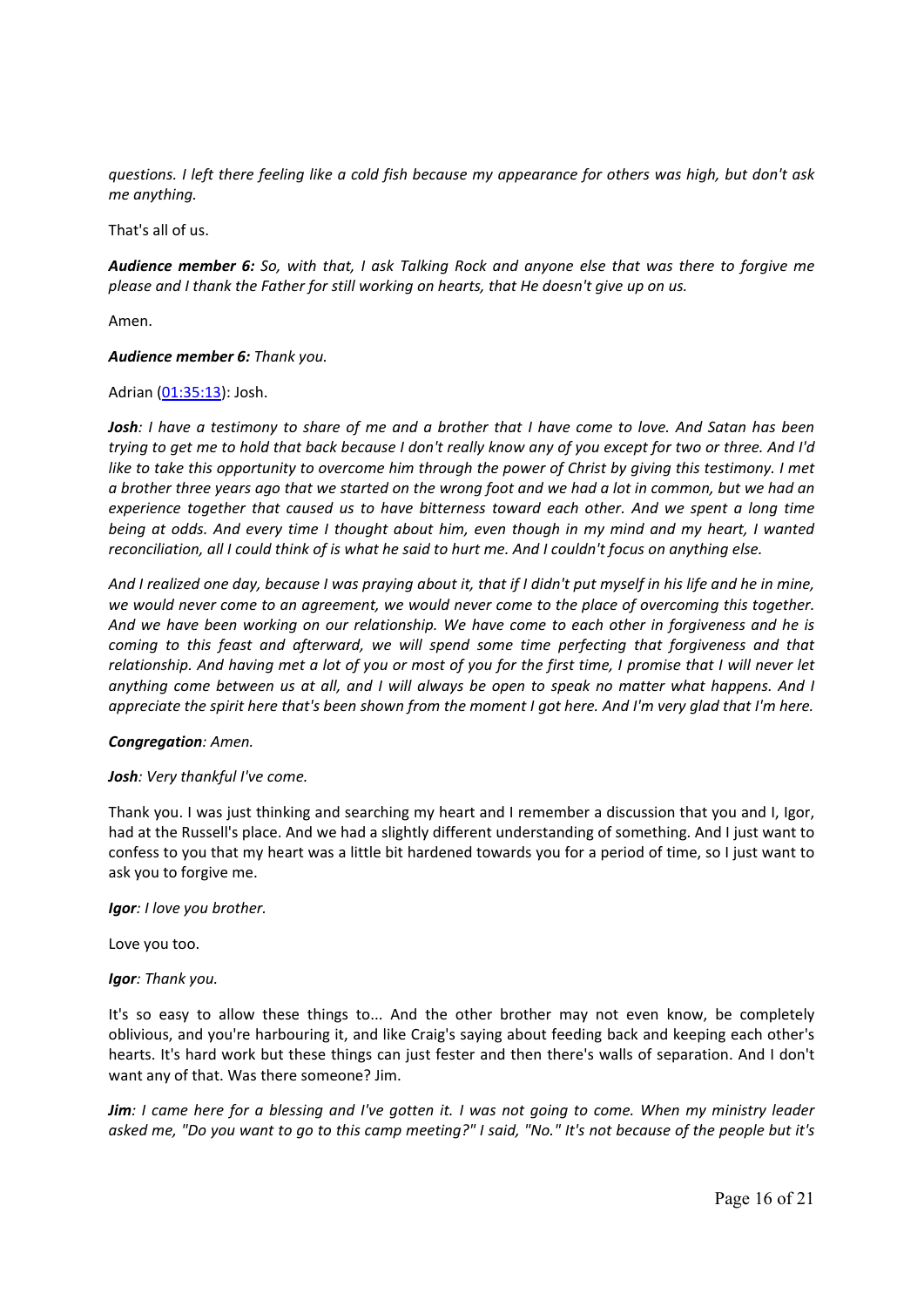*because of my weariness of the amount of travel I've done over the past few months. And I said, "No, I'm back home, I'm sitting in my favourite study chair, and I just want to stay here for a couple of weeks." I've lost three deadlines on articles and I'll never recover. And I just want some time to finish these three drafts.* 

# We're hearing you brother.

*Jim: But honestly, though I didn't want to come, and I told him I wasn't coming, I felt deeply impressed that I must be here in order to put my money where my mouth is, so to speak, because I have told people across the country to watch Talking Rock. And my reason is because of the harmony of spirit between a disharmony of doctrine. And I must tell you that I fear feast keeping. I am not a mamby pamby kind of mushy lover. Some people think I'm arrogant and some people think I'm aloof. I tell you truthfully, if you want an excuse, I was raised in a family that made me afraid of the word "love." And therefore, in order to save my psychic and move forward, I distance myself from interacting intimate, emotional relationships. And I'm talking about between brother and brother, I'm not talking about any form of erotic stuff at all. But the people, the hearts, at Talking Rock have wooed me.* 

# *Congregation: Amen.*

*Jim: Now, I've got a couple of others, the man that just amened. I feel very close to these two people and close enough to be myself in front of them. But when I came to the first Talking Rock meeting, I was impressed with the humility of the people at all levels, our gracious hosts and both of them. I watched Gary and his gentleness with people. I watched his wonderful wife in her gentleness to that little dog. And knowing that if she has an affection for a little wounded dog, she will have affection for wounded people.* 

Amen.

*Jim: And to watch the way they work together and bounce off each other.* 

Amen.

*Jim: And the exuberance that I find in Robyn and her eyes and her mild voice and the talents that I look around that I see in her husband, this amazing building, amazing. And Uriah or whoever it was, I forgot, that was filled with the Holy Ghost, therefore, he made the Ark and he made the candelabra, the menorah, etc. It just shows. And with the calm, I don't know how else to describe this, but with the calm intelligence and calm, intelligent compassion that I see in the heart of Christie and the energy that is expended for our benefit of Jason.* 

# Amen.

*Jim: And I can truly look around and for every name that I know, I could say something positive about it. I am so glad. Every camp meeting I go to, I pray, "Lord, let the Holy Spirit fall on us like an electric shock, let it fall so hard that we either totally reject it because it's got to be wrong, or we let it encompass us." And I've had so much pain since leading camp meetings and the like in Florida and gathering people into my home and seeing them walk off. And men and women that came in to teach me the truth about the Father, then going into the feasts, and becoming no longer worth... My house was no longer worthy for them. And walking away and then seeing them later and they get on the other side of the sidewalk and walk past me. And I'm thinking, "This is painful."* 

It is.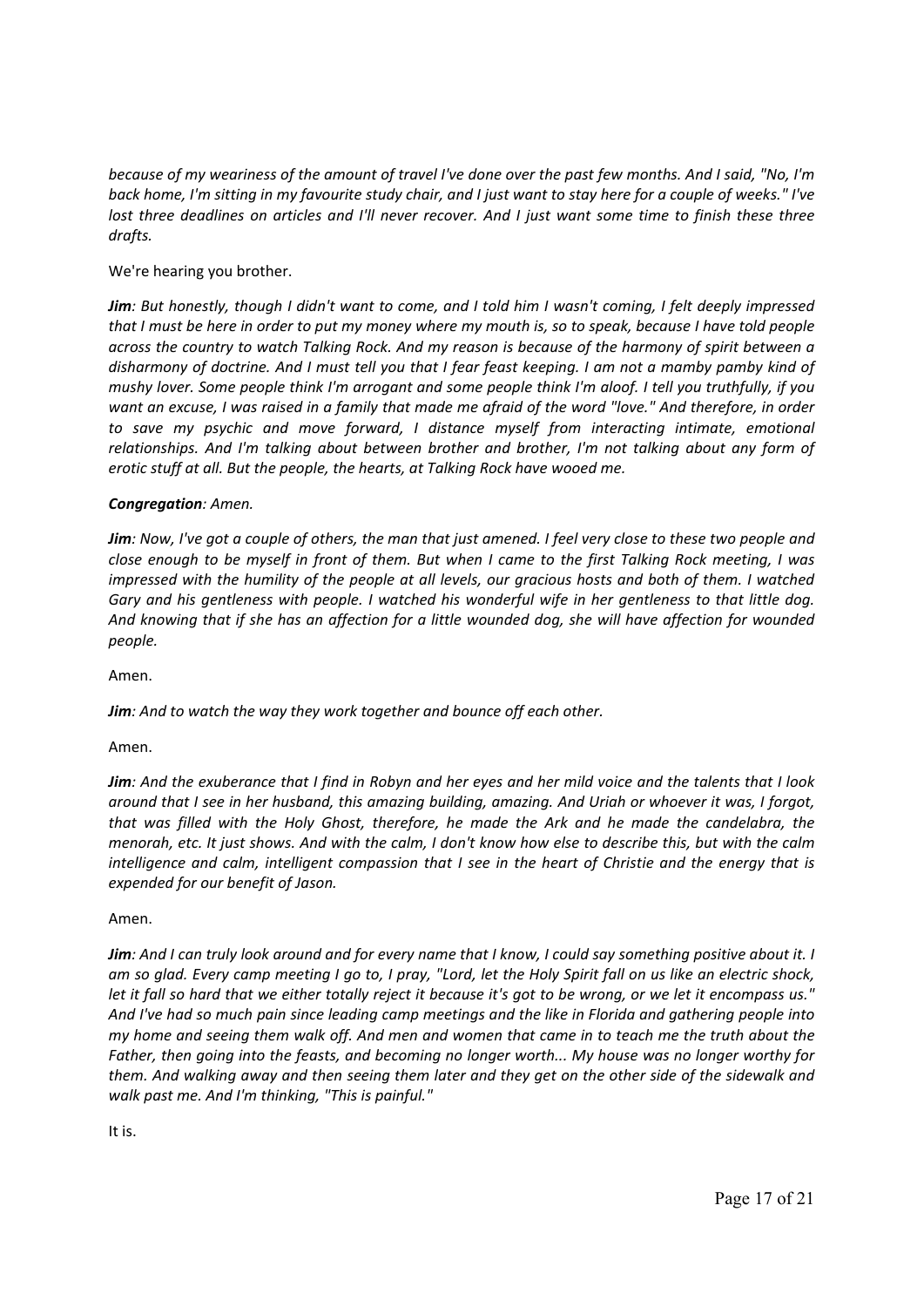*Jim: "I think I need to retire from ministry, not from my job." Which was painful only in one side. And I was probably the first one to talk with a young man that was in the ministry. In our first meeting, I said, "You look like you're moving and studying the feast. Go slowly." And he said, "Well, I'm definitely looking. You've nailed me. I'm definitely looking." I haven't seen him. I'm nervous that maybe we've lost another. And now I want to say something about a face of Talking Rock that I cannot escape. And that drew me. And I believe in, if I have a compliment, I've got to give it to you because I don't want to die with it in my breast.* 

# Hallelujah.

*Jim: And I've had people die on me with an apology for them in my breast. I don't want that to happen again. But when, I believe, God told me you are to be there and you are to be there at the start. And so, when Lynn couldn't make it, thank you for Tim who said, "I'll go a day earlier than I planned to take you there." And when we got into some situations that caused us to be late last night, he said, "Jim, I'm not disappointed. I'm going to be there earlier than I planned to be even if we are late for supper." And I thought, "What a positive spirit that this man has been to our fellowship." But the face that I saw when you are to be there was Franklin.* 

### Amen.

*Jim: This is a face that I know only about some of his beliefs, but Jesus shines through that face and that kindness. And you watch him. He's walking to have this book to get it into the right hands, and this one. And that kindness is testimony to the kind of heart there is at Talking Rock. I have high hopes for you, as I know that Jesus Christ has for you. And I could burn you for a year in my need for repentance, but I give you a testimony of joy to be at Talking Rock and a praise to the Father. He inhabits our praises. To be amongst people that are willing to be themselves with Christ dwelling in.* 

*They are nothing, as you say, the dust of the earth. What does that mean? It means we need to be totally recreated. God wants to start over and make us out of dirt so that we can honour Him and be the only legal graven images to represent our Father. And we don't do that by our looks. Any old bush would have done. We do that by the burning of the Spirit coming out of us and into others. And for that, I thank you for having me and I praise this Father that has inspired the group at Talking Rock. And I just want all of you hard workers to know that it is deeply appreciated. And I got to give this thing up before I start crying.* 

*Doug: All right Malcolm, I'm going to go before you do. I just want to say thank you for that. And that at Talking Rock Sabbath Chapel, it is truly not about us. When this ministry started with a few families, there was a vision and Gary had probably the largest vision of all. And I was trying to knock that down a little bit because I didn't want too much expectation put on us, but because of Gary and Carolyn, this has happened. We didn't have a choice. We kind of wanted to allow this to take place within the Adventist conference. And that's what we wanted. We didn't get that. But what a blessing it's been that we can share this ministry with you guys because the Father has blessed Gary and Carol enough and are gracious enough to provide these facilities for us‐* 

# Amen.

*Doug: To worship here. And we have an opportunity to seize at TRSC. And we just want you to know that we don't want the praise for this, we want to glorify the Father, and I know that's exactly what she meant and what everybody's been saying because I know most of you pretty well. But I'm so gracious that you feel that way about this program that's taking place because it's important. We need to hear*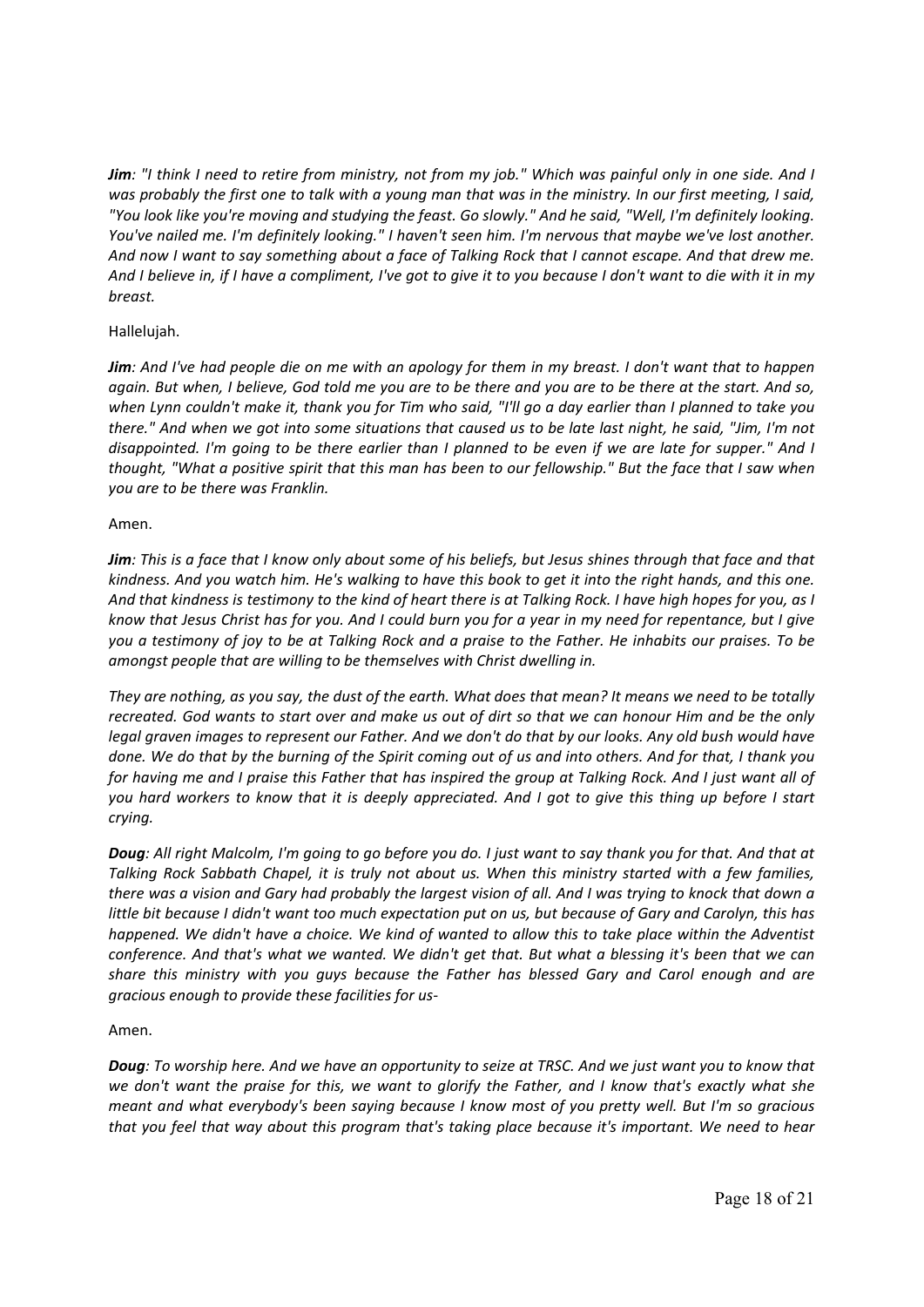*this. We need to know that we're reaching the world right now and that you guys will leave here and do the same. And I know I speak for the board and I don't speak for them too often, but I know this is what they feel and I know this is what our journey is all about. We all want to see the kingdom and we all want to be there together at the same table.* 

### Amen.

*Doug: And I do appreciate each and every one of you. I've met some new people, I just want to say thank you to Craig. This man is a wonderful individual, Adrian, thank you for bringing him. And as far as Mr Mahan, he was being talked about earlier. I met him in Terra Bella, California. And we had a blessed event out there. And because of a common thing we had in common of a motorcycle that he showed up, I seeked him out and we became dear friends. And he's already been over here, what, two times, three times, to see me. And I'm hoping to head that way soon to see him. And then Lynnford Beachy, getting to know him. I wish he were here, brother, now. We miss you. And I want to thank everybody that came before me into this message that are kind of like the Founding Fathers, at least in the last 25 years, because we've talked about the negative side of Le Roy Froom and how we're related to him. Why don't we look at the positive side of the people that have laid the foundation in a positive way?* 

### Amen.

*Doug: Ellen White in the group. We got Malcolm Akrilis that has been doing this a long time. Adrian, and the list just keeps going on of all these people that have set up for us these stones in this path that we can take because God's working through them.* 

### *Congregation member 7: John Vandenberg.*

*Doug: John Vandenberg is another one. I mean, I'm so gracious to everybody that has shown this message around the world so far. And I believe it's going to go further because of the attitude that we have today and the Spirit being here. But I do appreciate each and every one of you coming. We want you here. We enjoy having you. And I was like Adrian, I didn't want anything to do with the feast either. I'm still studying, I still have a lot of questions, but I support the direction that we've chosen to go. It's a beautiful thing. And I don't believe I was in Terra Bella by coincidence because I met a family and got reunited with Mr. Kerr over here. And it was such a blessing to see them again because I hadn't seen him since the 70s in North Dakota. And whoever knew that they would be in this message, my own parents aren't even in it. And the bigger this group gets; I start seeing people that I grew up with.* 

### Amen.

*Doug: And I'm so glad you're here, George, and your family is wonderful.* 

*Malcolm: Well, this may be the last thing, I don't know, before anybody else speaks, but we've mentioned a lot of names in here today and it really isn't any of them, quite frankly.* 

### *Congregation member 8: Amen.*

*Malcolm: When we see these things happen and we know these people, we can see who's living in them and it's Christ in us, the hope of glory.* 

### *Congregation member 8: Amen.*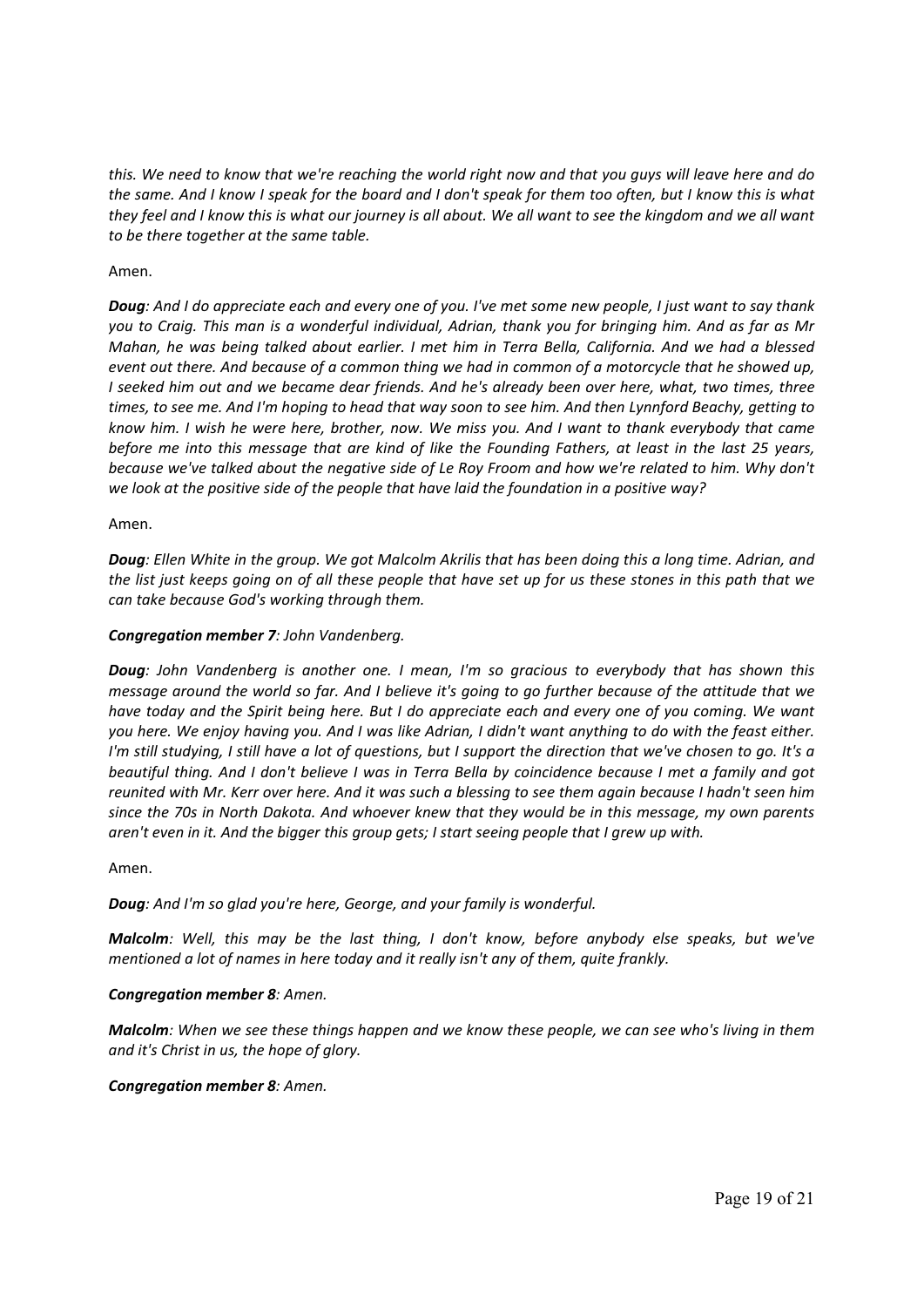*Malcolm: And I learned this many years ago through listening to a fellow by the name of Morris Venden. And he taught me the truth upon righteousness by faith.* 

### *Congregation member 8: Amen.*

*Malcolm: And we have to see all of ourselves as sinners. When we do that, in reality, our relationship with those around us become a lot better. And I just like the way things are moving here.* 

### Amen.

*Malcolm: It just blesses my soul because I've seen so many people over the years that Sandy and I have been involved in this that they listen, but they just don't stick for some reason or other. We've probably had 500 or 600 people come through our little ministry up there. And I don't know where they are today. A lot of them moved away, but the thing that throws my soul is the way this thing is growing right now, it just blesses me.* 

Amen. Now I just want to say, I don't know if anyone else, I don't want to wind this up too early when the spirit is moving, but I think when we understand that Christ is the source of every right impulse, that we can then be free to send gratitude up through the channel by which the blessing comes. And that as long as we recognize where the source of the blessing is coming from. And my wife and I, we don't realize... Well, we do realize how much we depend on Gary and Carolyn. They're such a support to us, their generosity.

And I know it's Jesus doing it, but I say over and over again, if it wasn't for them picking up and helping print Return of Elijah, we wouldn't be where we are today. And the publishing of the material for several ministries, it's a spirit of generosity that only Jesus can give. And so, I'm really, really, really thankful. And we were mentioning other people before and in 2004, I sat there as an Adventist minister and someone handed me this DVD from this Jamaican. And boy did that man irritate me. But he was speaking to me. And so, I have a deep affection for David Clayton.

### *Malcolm: Amen.*

Some of the things he says, oh, and I plead with him and he probably feels the same way, but I refuse to let go. I feel a sense of loyalty to him because he helped me. And when I read Foundation of our Faith by Allen Stump, that book really helped me and I'm really indebted to Allen. And I don't know if people are going to be listening to this, but I just want him to know that I really appreciate these men who have borne the burden of the work from the early 90s. Many of us wouldn't be here if it wasn't for these men that have sacrificed for the truth's sake. And I have this hope and desire that all of us can come on to the one platform of one God and one Lord. And it's important for us to express these things.

I know that God needs men that are hardy. When we are pioneering a work, you need men that are courageous. And that's what these men are. Sometimes you may feel that they're a little bit singular but that's the type of personality that's required to do that kind of work, to stand alone when there's nobody else around. And I know that Brother Lynnford is also one of those. And I've been really blessed, he and I have discussed together, I find his spirit approachable, and I just love the brother so much. And I just can't wait for him to get here and I'm just so glad he's coming. I'm really, really glad, so.

### *Craig: And also Blair Andrew.*

Amen. Blair Andrew. I don't know how many of you've read any of the material from Blair Andrew but two weeks after I was married back in 1993, this man bells me up and gives me a six‐hour lecture on the